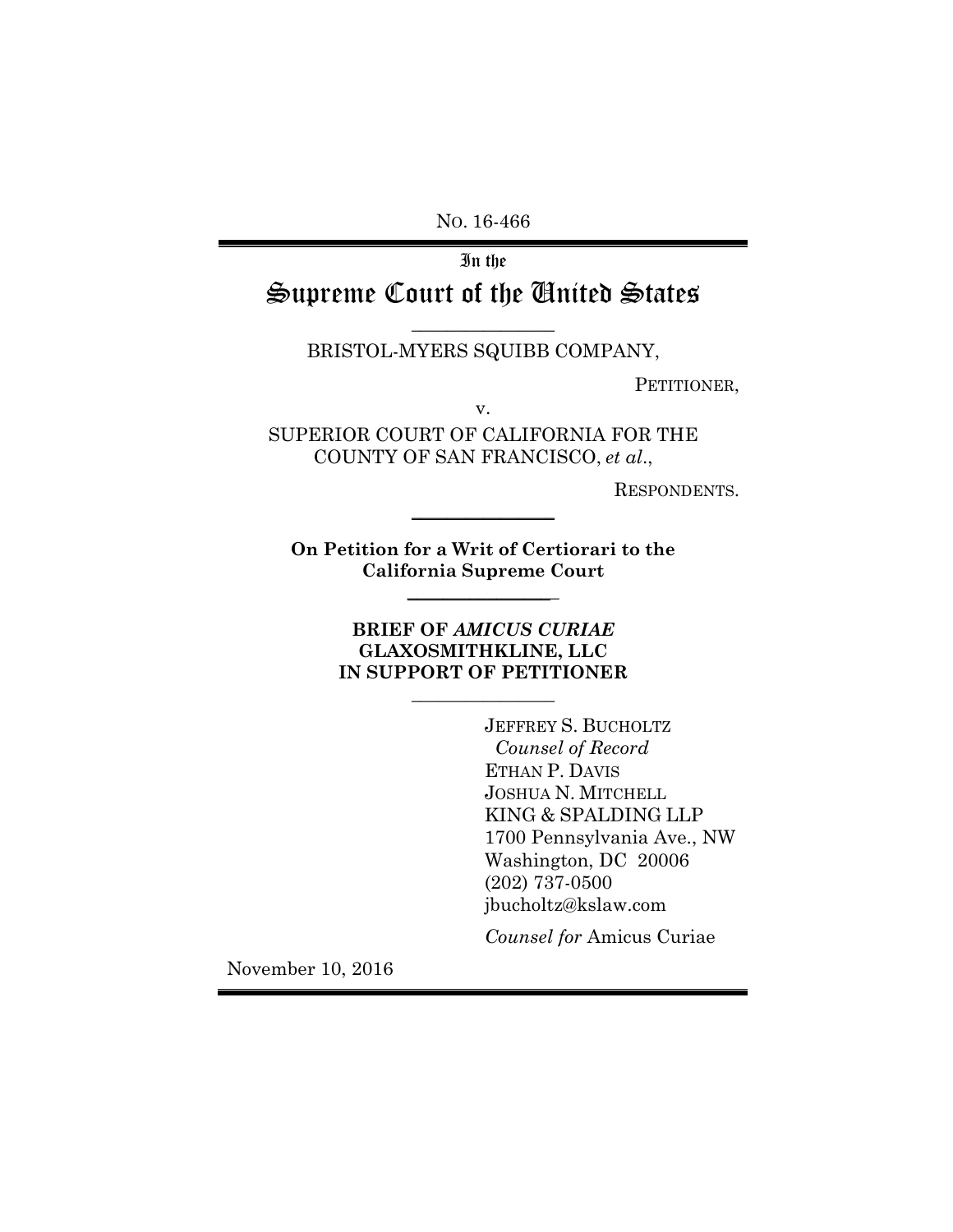# **TABLE OF CONTENTS**

| INTEREST OF AMICUS CURIAE 1                                                                                                                              |
|----------------------------------------------------------------------------------------------------------------------------------------------------------|
| INTRODUCTION AND SUMMARY OF                                                                                                                              |
|                                                                                                                                                          |
| The Court Should Grant BMS's Petition 6<br>I.                                                                                                            |
| A. The Question Presented Has Great                                                                                                                      |
| Decision Below Violates Due<br>The<br>В.<br>Process and is Contrary to Principles of                                                                     |
| C.<br>The Decision Below Imposes Additional<br>Burdens on Parties and Courts.  15                                                                        |
| The Petition Presents the Court With an<br>D.<br>Opportunity To Resolve a Well-<br>Developed Split Involving Federal<br>Courts of Appeals and State High |
| The BMS Case Is An Ideal Vehicle For<br>П.<br>Resolving the Question Presented 18                                                                        |
| A. The Fact Pattern In BMS Is Typical 18                                                                                                                 |
| Other Petitions Are Unlikely To Resolve<br>B.                                                                                                            |
|                                                                                                                                                          |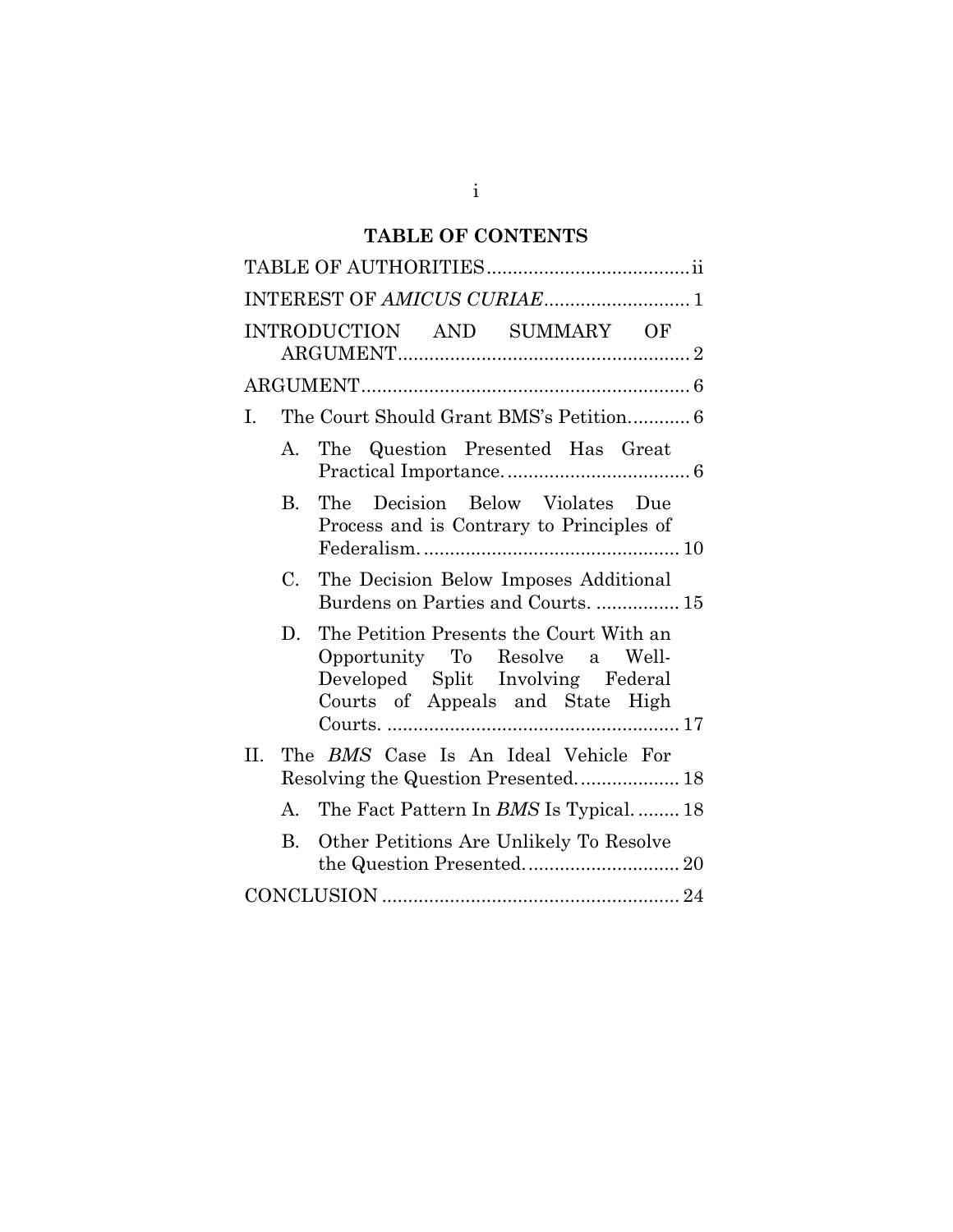## **TABLE OF AUTHORITIES**

## **Cases**

| American Dredging Co. v. Miller,                                                  |
|-----------------------------------------------------------------------------------|
| Avocent Huntsville Corp. v. Aten Int'l Co.,                                       |
| Daimler AG v. Bauman,                                                             |
| Dudnikov v. Chalk & Vermilion Fine Arts,<br>514 F.3d 1063 (10th Cir. 2008)  17    |
| Fitts v. GSK,                                                                     |
| Gridley v. State Farm Mut. Ins. Co.,                                              |
| Gulf Oil Corp. v. Gilbert,<br>330 U.S. 501 (1947)  12, 14, 16                     |
| Hansen v. Baxter Healthcare Corp.,                                                |
| Harb v. City of Bakersfield,<br>233 Cal. App. 4th 606 (2015),                     |
| Harlow v. Children's Hosp.,                                                       |
| Hogans v. Johnson & Johnson et al.,<br>Cause No. 1422-CC09012-01 (Jan. 7, 2016)17 |
| Johnson v. SmithKline Beecham Corp.,                                              |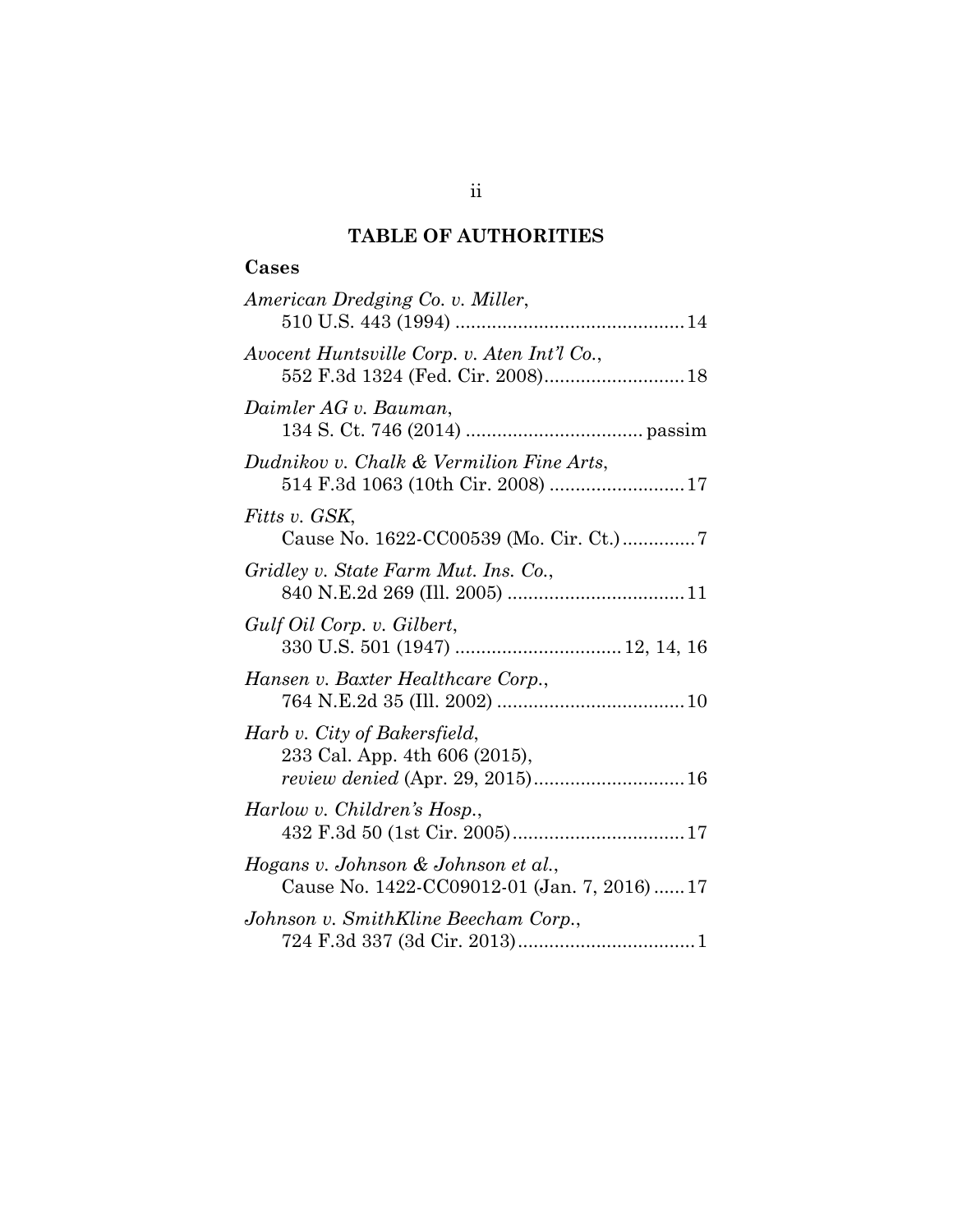| Kearney v. Salomon Smith Barney, Inc.,                                                       |
|----------------------------------------------------------------------------------------------|
| McCauley v. Thomas ex rel. Progressive Universal<br>Ins. Co.,                                |
| Menken v. Emm,<br>503 F.3d 1050 (9th Cir. 2007)  17                                          |
| Meyers v. GlaxoSmithKline, LLC,<br>2016 IL App (1st) 151909,<br>petition for leave to appeal |
| Muirhead v. Cogan,<br>158 So. 3d 1259 (Miss. Ct. App. 2015)15                                |
| Orrick v. GSK,<br>Cause No. 1322-CC00079-01 (Mo. Cir. Ct.)7                                  |
| Perry v. Leeke,                                                                              |
| Sprague v. Walter,<br>656 A.2d 890 (Pa. Super. 1995) 15                                      |
| Stangvik v. Shiley Inc.,                                                                     |
| Sterling Drug, Inc. v. Cornish,                                                              |
| <i>Walden v. Fiore,</i>                                                                      |
| Watkins v. Sowders,                                                                          |
| Williams v. Lakeview Co.,                                                                    |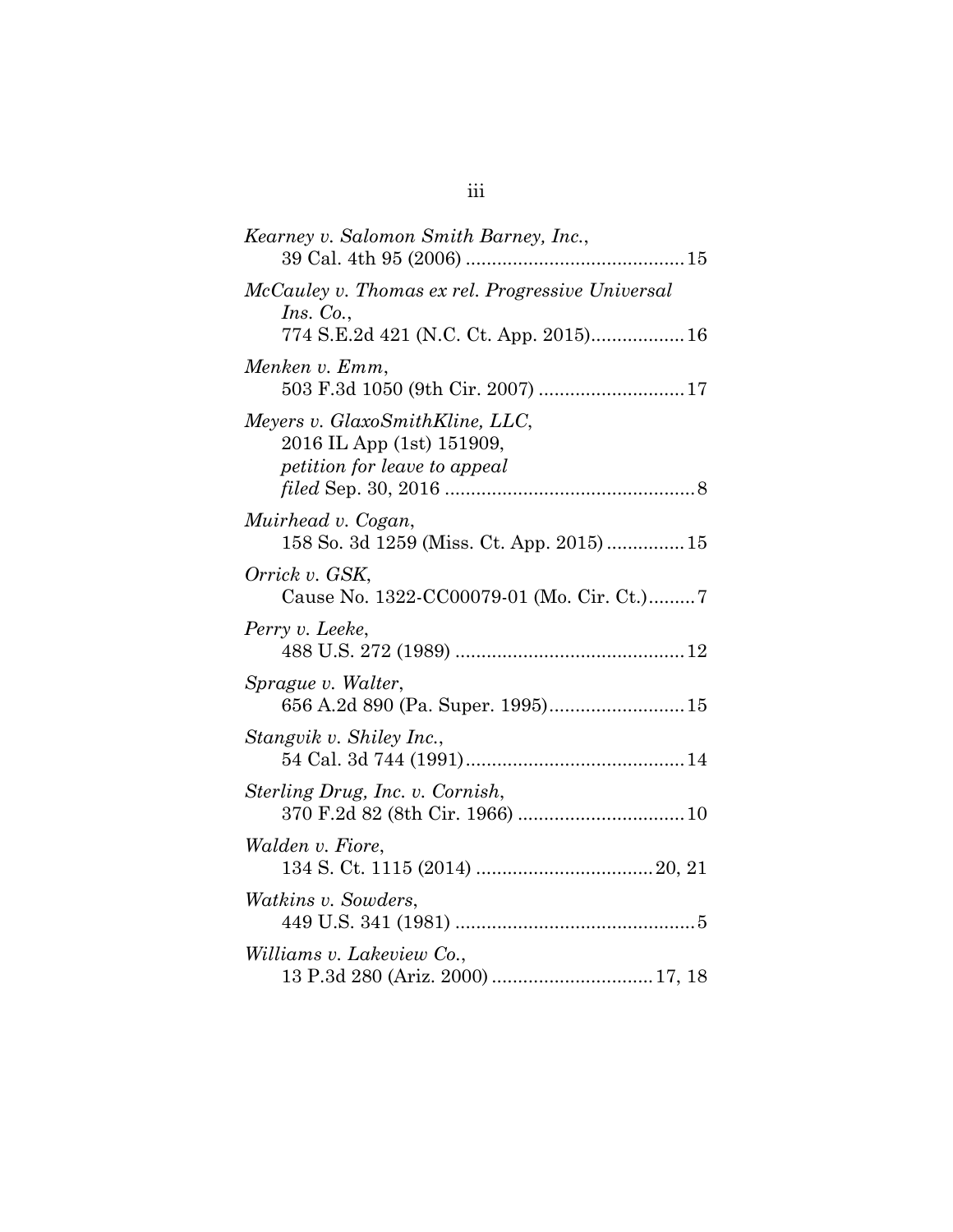| World-Wide Volkswagen Corp. v. Woodson,                                                                                                                                                                                                                 |
|---------------------------------------------------------------------------------------------------------------------------------------------------------------------------------------------------------------------------------------------------------|
| <b>Statutes</b>                                                                                                                                                                                                                                         |
|                                                                                                                                                                                                                                                         |
|                                                                                                                                                                                                                                                         |
| <b>Other Authorities</b>                                                                                                                                                                                                                                |
| William Cash,<br>Is It Time to Rethink the MDL for Mass Tort<br>$\mathbb{C}$ ases?<br>The Trial Lawyer Magazine (Sept. 2015)9                                                                                                                           |
|                                                                                                                                                                                                                                                         |
| Ronald V. Miller, Jr.,<br>"Average Injury Verdicts in California,"<br>Accident Injury Lawyer Blog (Dec. 15, 2010),<br><i>available at http://www.accidentinjurylawyer</i><br>blog.com/2010/12/average_injury_verdicts_in                                |
| Order Denying Defendant GlaxoSmithKline, LLC's<br>Motion to Quash for Lack of Personal<br>Jurisdiction of Non-California Plaintiffs,<br>Paxil II Product Liability Cases, JCCP 4786                                                                     |
| Richard "Dickie" Scruggs,<br>Asbestos for Lunch, panel discussion at the<br>Prudential Securities Financial Research and<br>Regulatory Conference (May 9, 2002),<br>in INDUSTRY COMMENTARY (Prudential<br>Securities, Inc., New York), June 11, 2002  9 |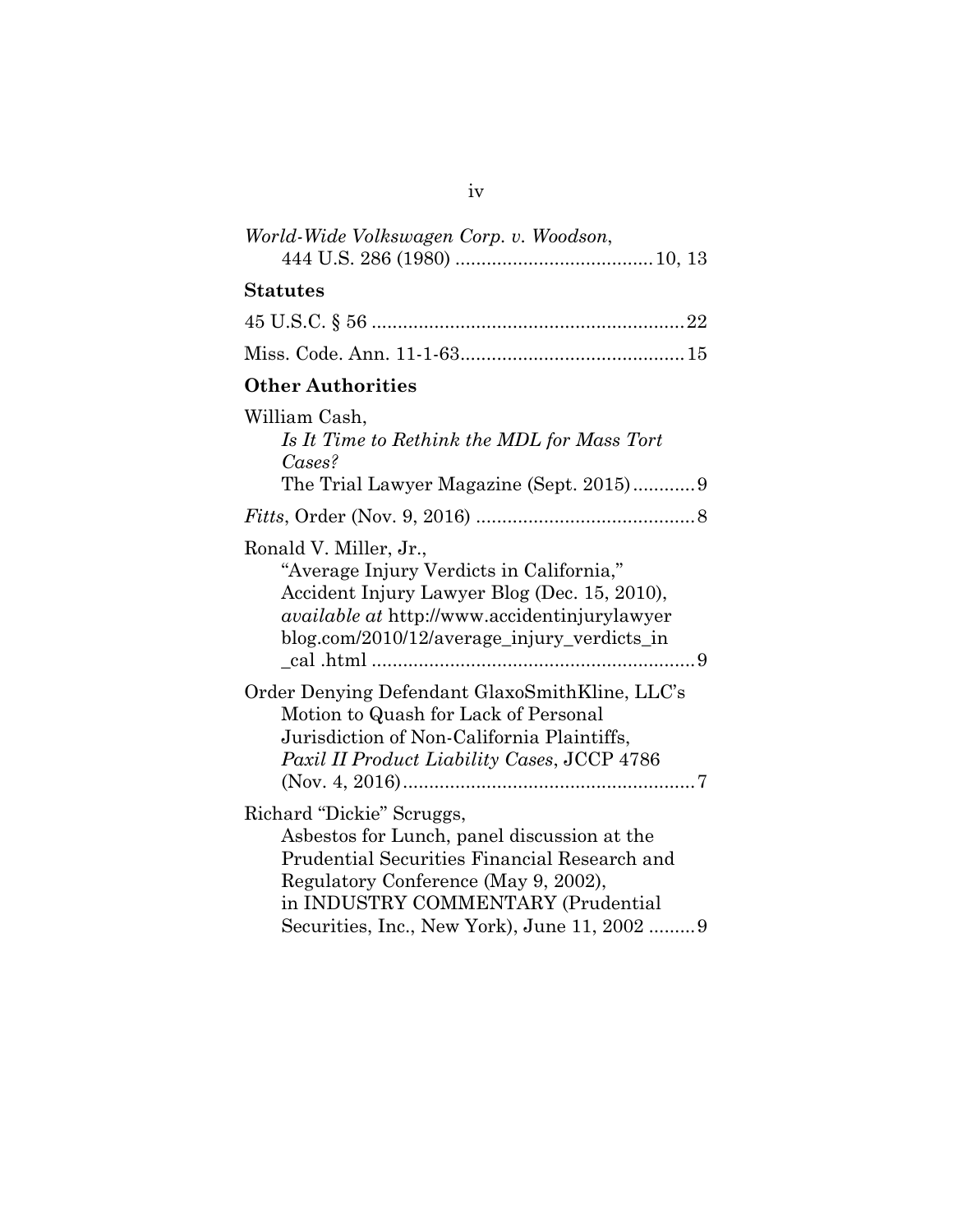### **INTEREST OF** *AMICUS CURIAE***<sup>1</sup>**

*Amicus curiae* GlaxoSmithKline, LLC ("GSK") is a pharmaceutical company that researches and develops vaccines, medicines, and consumer healthcare products. GSK is a Delaware limited liability company. Its sole member is GlaxoSmithKline Holdings (Americas) Inc., a Delaware corporation with its principal place of business in Delaware. *See Johnson v. SmithKline Beecham Corp.*, 724 F.3d 337, 341 (3d Cir. 2013).

Like petitioner Bristol-Myers Squibb Company, GSK often faces mass tort lawsuits related to its products. In those suits, plaintiffs' attorneys begin by selecting a forum that they believe will be favorable, regardless of where their clients reside or where their clients were prescribed the medication that forms the basis of the suit. The attorneys then aggregate dozens or even hundreds of plaintiffs, most of whom have no connection with the chosen forum, to bring claims that also are untethered from the forum. As a result, GSK is forced to defend cases in states where it has no presence and where key witnesses are often unavailable to testify in person at trial.

1

<sup>&</sup>lt;sup>1</sup> Petitioner and respondents have filed blanket consent letters with the Court. Pursuant to Supreme Court Rule 37.6, *amicus* states that no counsel for a party authored this brief in whole or in part and that no person or entity other than *amicus* and its counsel contributed monetarily to the preparation or submission of this brief. The parties were given timely notice of GSK's intent to file this brief.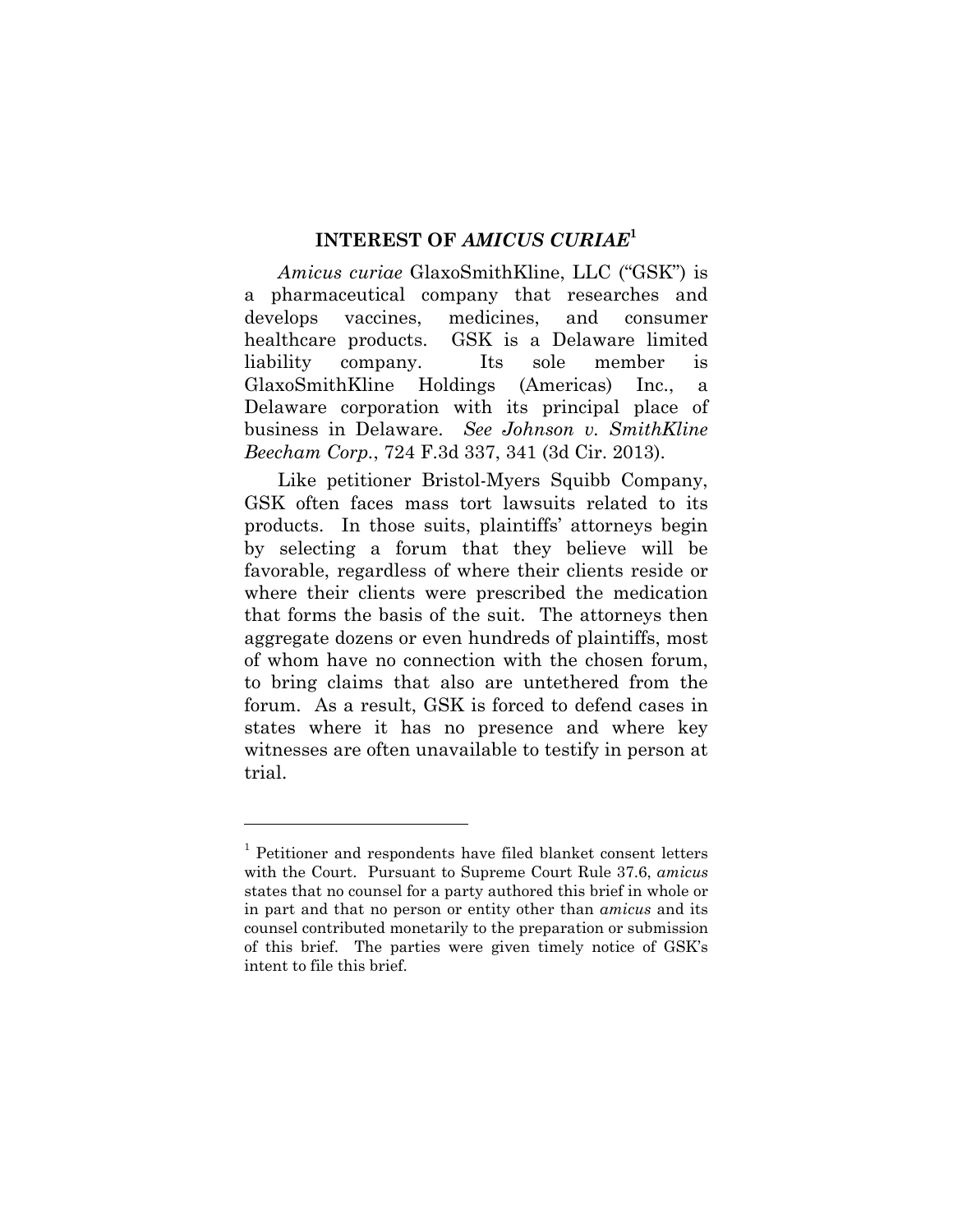GSK supports this petition because it presents an important, recurring question about the Court's due process jurisprudence as it relates to personal jurisdiction. The Court's precedents recognize that, absent "constant and pervasive" ties to a forum that render the defendant "at home" there, a court may exercise jurisdiction over the person of a defendant only when the claim itself is tied to the forum. California's "sliding-scale" approach to this fundamental question of a court's power guts important due process protections and renders defendants like GSK vulnerable to the most brazen and harmful kind of forum shopping.

This case offers a clean vehicle for addressing the entrenched split among the lower courts regarding the proper standard for determining whether a court may exercise specific personal jurisdiction over a defendant when the selected forum has no connection to the events underlying a plaintiff's claim.

## **INTRODUCTION AND SUMMARY OF ARGUMENT**

In the decision below, the California Supreme Court effectively resurrected the theory of personal jurisdiction that this Court laid to rest just two years ago.

In *Daimler AG v. Bauman*, the Court held that a corporation is subject to general jurisdiction only where it is "at home," which typically means "where it is incorporated or has its principal place of business." 134 S. Ct. 746, 751, 760 (2014). *Daimler*  reined in the "exorbitant exercises of all-purpose jurisdiction" — based merely on a corporation's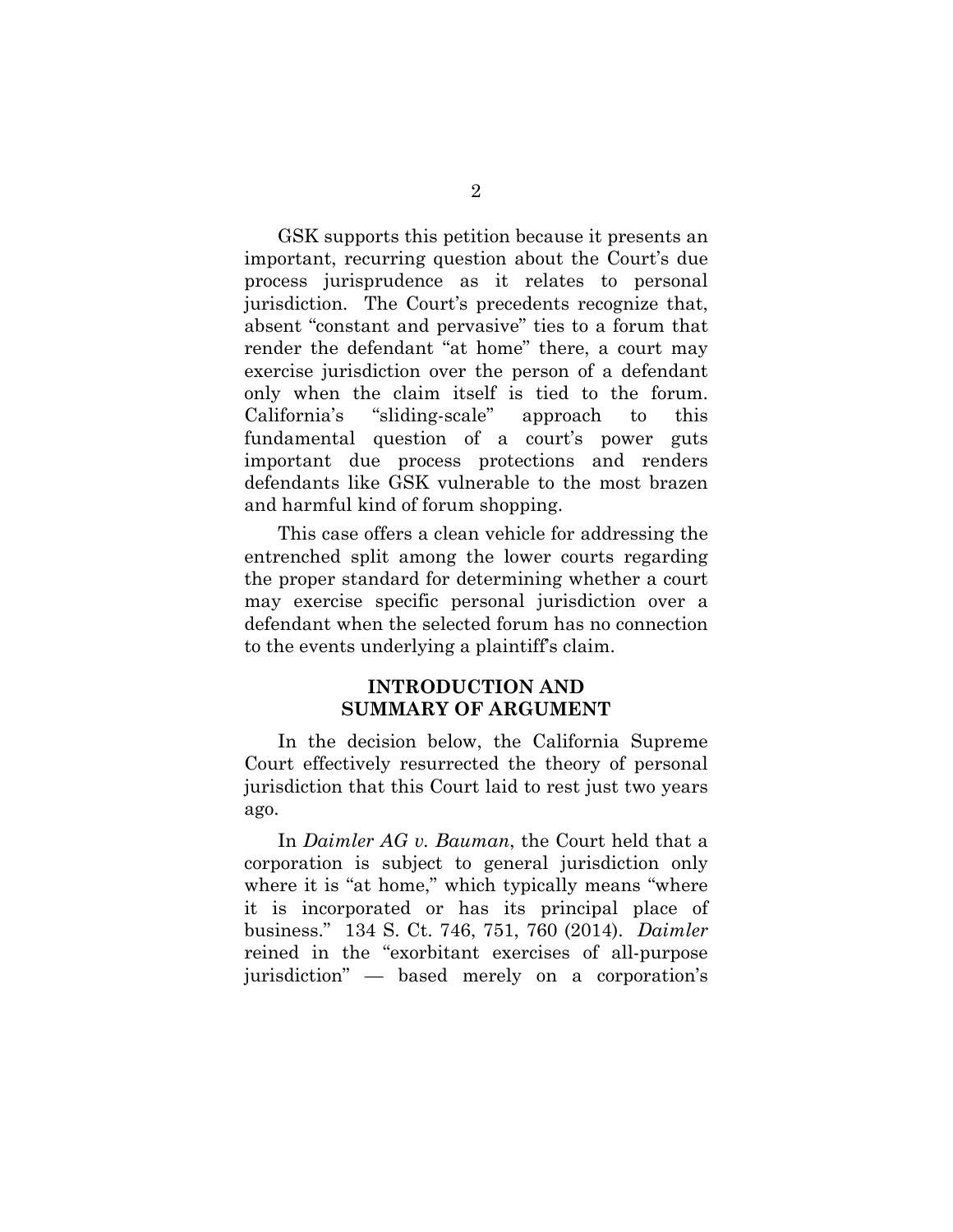"continuous and systematic" contacts — that some prior case law had permitted. *Id.* at 761.

In a concession to reality, the California Supreme Court acknowledged that BMS is not "at home" in California and therefore not subject to general jurisdiction there. But the majority then emptied that holding of all its significance. Invoking the same "continuous and systematic" contacts that are concededly not enough for *general* jurisdiction, the majority found them sufficient for *specific*  jurisdiction. It did so by loosening the "arising from" requirement — which is supposed to distinguish specific from general jurisdiction — until specific jurisdiction is no longer specific to the plaintiff's claim at issue and is really general jurisdiction by another name.

Under the decision below, a company with nationwide operations is subject to "specific" jurisdiction on virtually any claim, virtually anywhere. But there is something obviously wrong with a theory of "specific" jurisdiction that permits jurisdiction in any state in the nation even where the harm only occurs in a state outside the forum. As the three-justice dissent observed, "[w]hat the federal high court wrought in *Daimler* — a shift in the general jurisdiction standard from the 'continuous and systematic' test of *Helicopteros* to a much tighter 'at home' limit — this court undoes today under the rubric of specific jurisdiction." Pet. App. 50a–51a (Werdegar, J., dissenting).

The decision below cries out for review on both practical and doctrinal grounds. As a practical matter, the decision below will serve as an open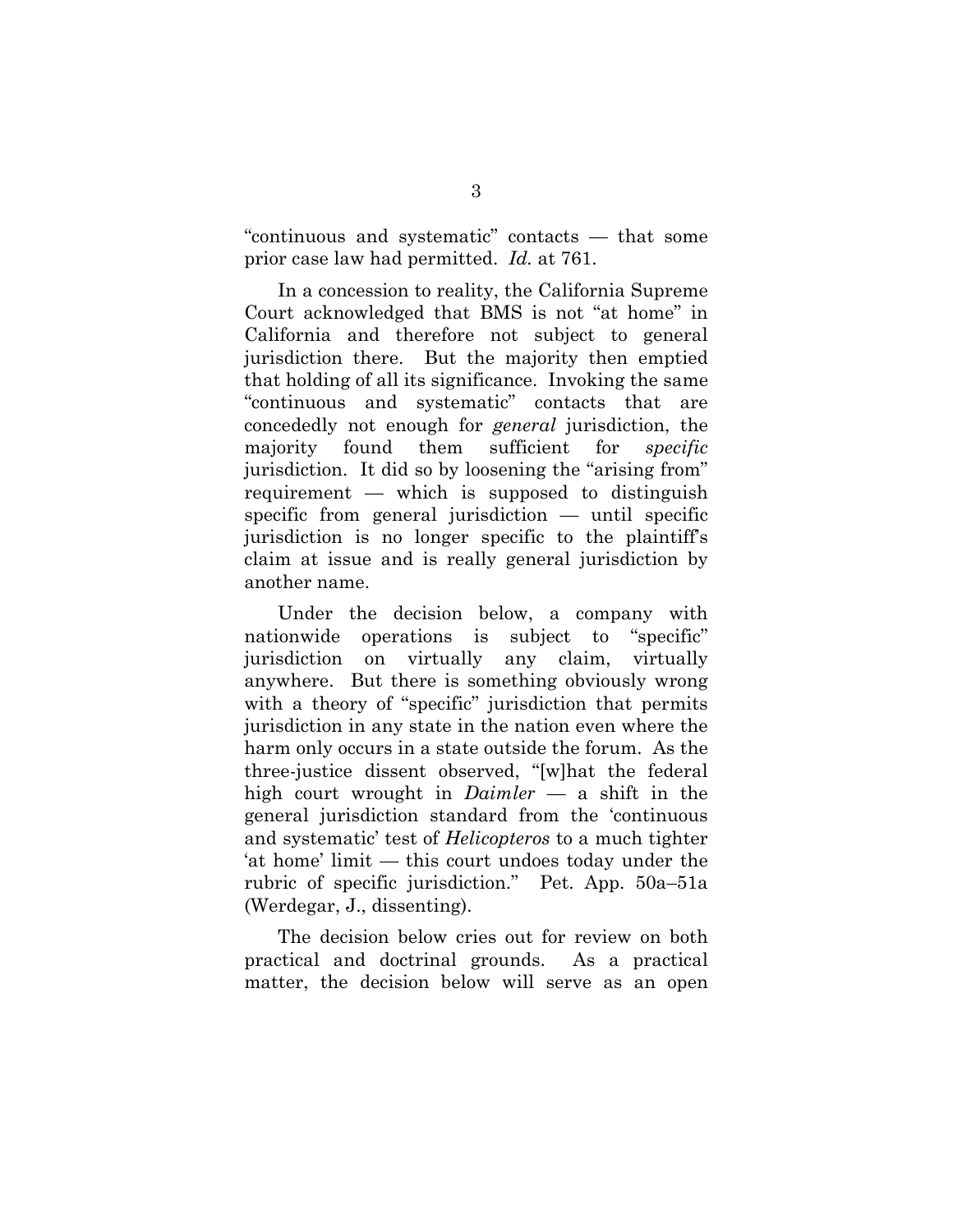invitation for plaintiffs' lawyers to concentrate mass tort actions in the California courts. GSK is already facing several such suits in Los Angeles Superior Court, where plaintiffs' lawyers have used some California resident plaintiffs as the key to unlock the courthouse doors for dozens of non-California plaintiffs. The trial court has already followed the decision below and denied GSK's motion to quash for lack of personal jurisdiction.

Similar mass tort actions involving out-of-state plaintiffs who claim out-of-state injuries are pending in other jurisdictions favored by plaintiffs' lawyers, such as Missouri and Illinois. These jurisdictions are attractive to plaintiffs because of perceived favorable jurisdictional and discovery rulings, because of juries that plaintiffs' lawyers believe are more likely to award large verdicts, and because aggregating large numbers of plaintiffs makes it difficult if not impossible for defendants to defend.

Taking such a loose approach to specific jurisdiction in a mass tort action like this one exacerbates the threat to defendants' due process rights. As this Court has explained, "exorbitant" exercises of personal jurisdiction "are barred by due process constraints on the assertion of adjudicatory authority." *Daimler*, 134 S. Ct. at 751. When a state court reaches out to decide a dispute that arose in a different state, the defendant will have trouble assembling the witnesses necessary to defend. State courts generally lack subpoena power outside the state's borders, making it difficult for defendants to obtain live testimony from critical witnesses like the prescribing physician. Without the ability to compel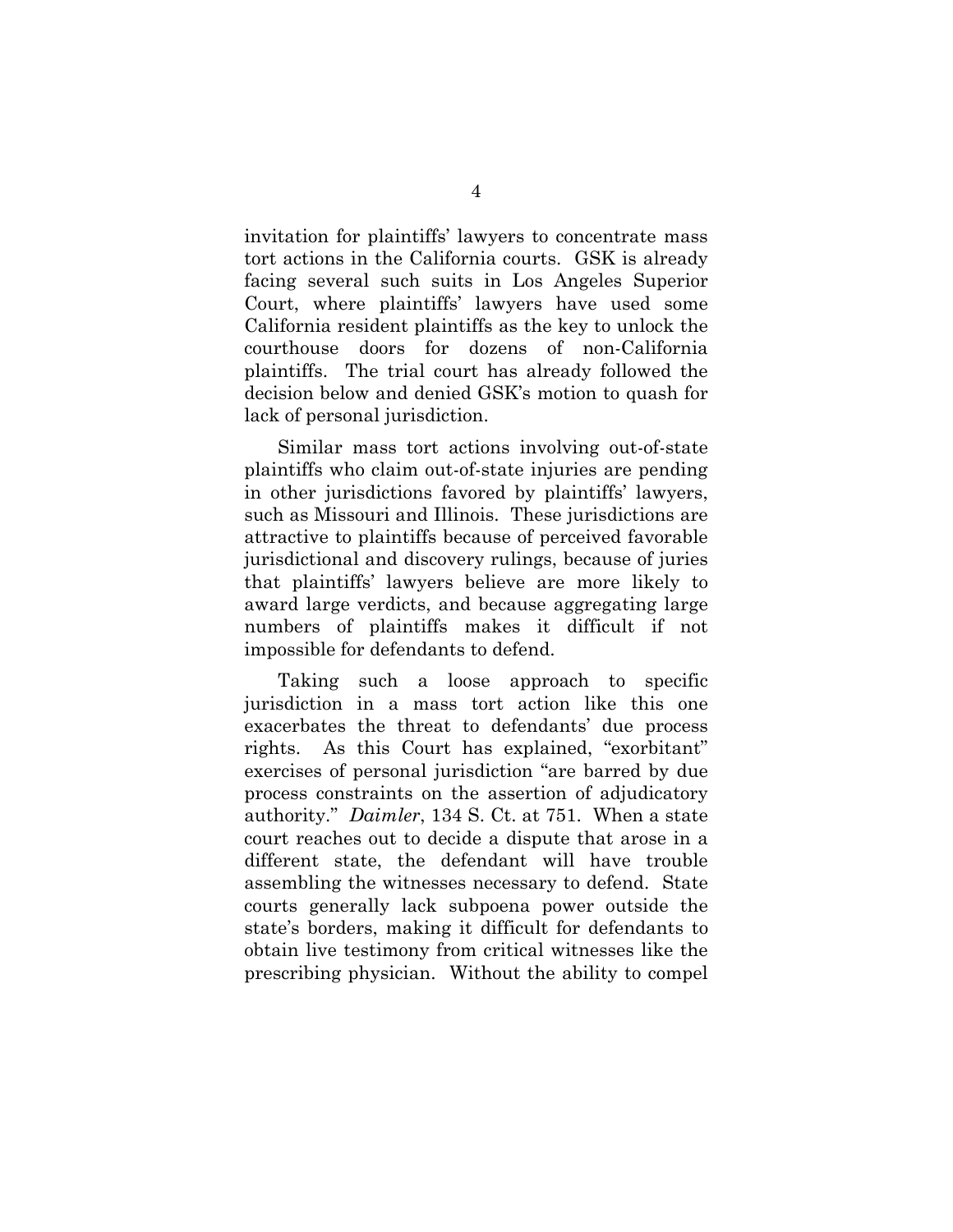these witnesses to testify at trial, the defendant's attorneys will often take an out-of-state deposition that doubles as both a discovery and a crossexamination deposition, and then try to splice together a video to present at trial. The result is an awkward presentation that lacks the force of a live cross-examination and that bears little resemblance to "the time-honored process of cross-examination as the device best suited to determine the trustworthiness of testimonial evidence." *Watkins v. Sowders*, 449 U.S. 341, 349 (1981).

The California Supreme Court's decision is also contrary to basic principles of federalism. A state lacks the constitutional authority to declare itself the hub of a nationwide multi-district litigation, reaching out to decide controversies that properly belong in other states. Nor should a state require its citizens to serve as jurors — in trials that can last weeks to adjudicate disputes that lack any meaningful connection to the state.

What is more, the decision below complicates mass tort litigation by making difficult choice-of-law issues more likely to arise. When the plaintiff, the defendant, and the injury are all out of state, a court must decide whether to apply the substantive law of the state where the claim arose (often but not necessarily the plaintiff's home state) or the substantive law of the forum state. These issues make dispositive-motion practice and the development of jury instructions more convoluted, creating more opportunities for reversible error.

The decision below is an ideal vehicle for the Court to put an end to this inappropriate forum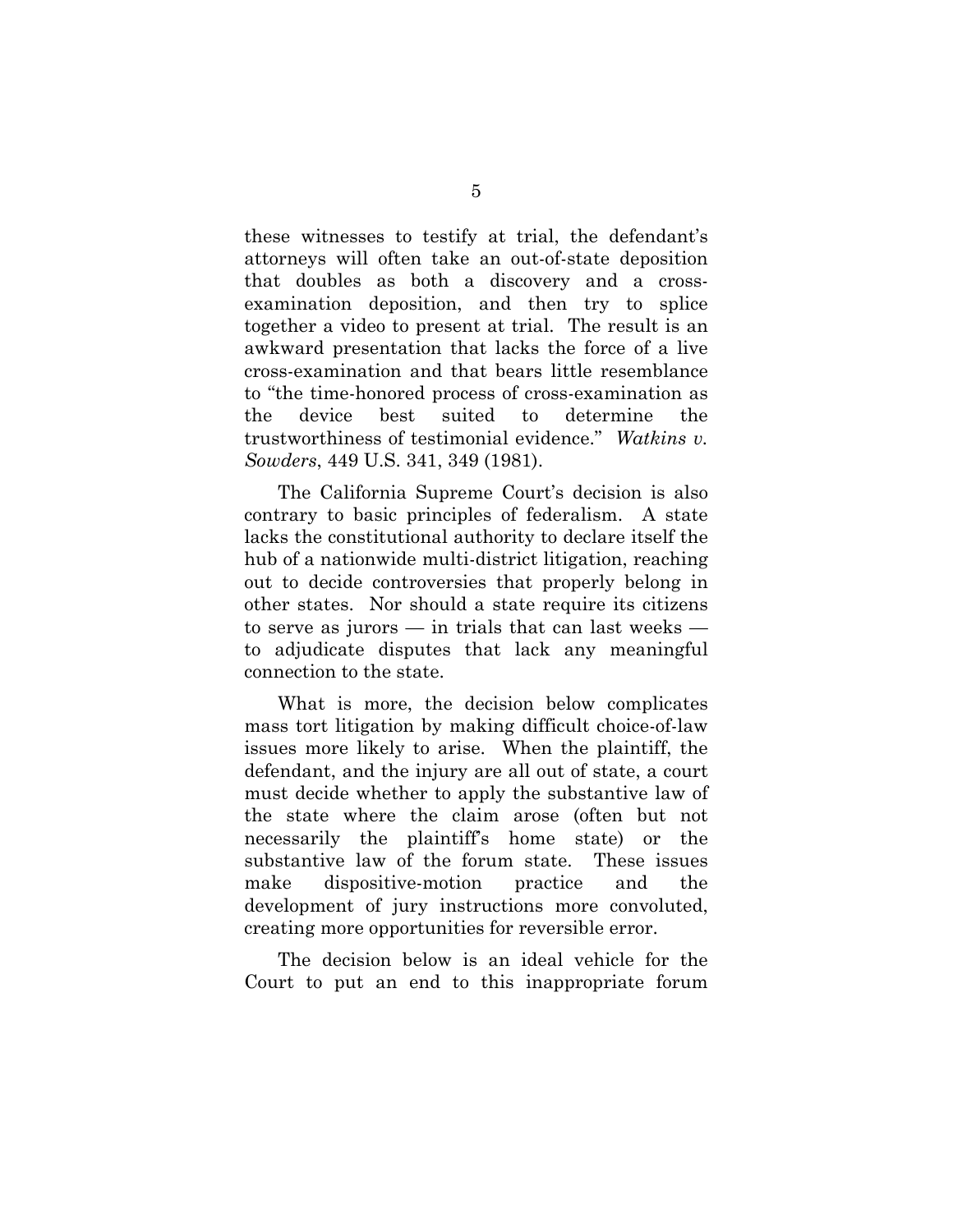shopping. This fact pattern arises frequently, and this case would have been decided differently in jurisdictions that employ a more rigorous "arising from" requirement. Although other pending petitions pose other questions about personal jurisdiction, none is likely to resolve the question presented here.

### **ARGUMENT**

#### **I. The Court Should Grant BMS's Petition.**

### **A. The Question Presented Has Great Practical Importance.**

BMS is not alone in facing mass tort litigation brought by out-of-state plaintiffs who ingested the drug at issue out of state and claim out-of-state injuries. Such plaintiffs routinely target GSK as well. GSK is a defendant in mass tort suits around the country where out-of-state plaintiffs use in-state plaintiffs as an anchor to select what their attorneys perceive to be favorable jurisdictions.

Like BMS, GSK is facing many of those suits in California, where GSK is not "at home" under *Daimler*. Over the last three years, plaintiffs' attorneys filed thirteen lawsuits in California state courts, which have been assembled in a coordinated proceeding in Los Angeles County Superior Court. The plaintiffs in these cases are mother-child pairs who allege that the unborn children were injured when their mothers ingested Paxil, a drug that is effective in treating depression, obsessive-compulsive disorder, and anxiety.

The thirteen complaints name twenty-seven California residents and thirty-one non-California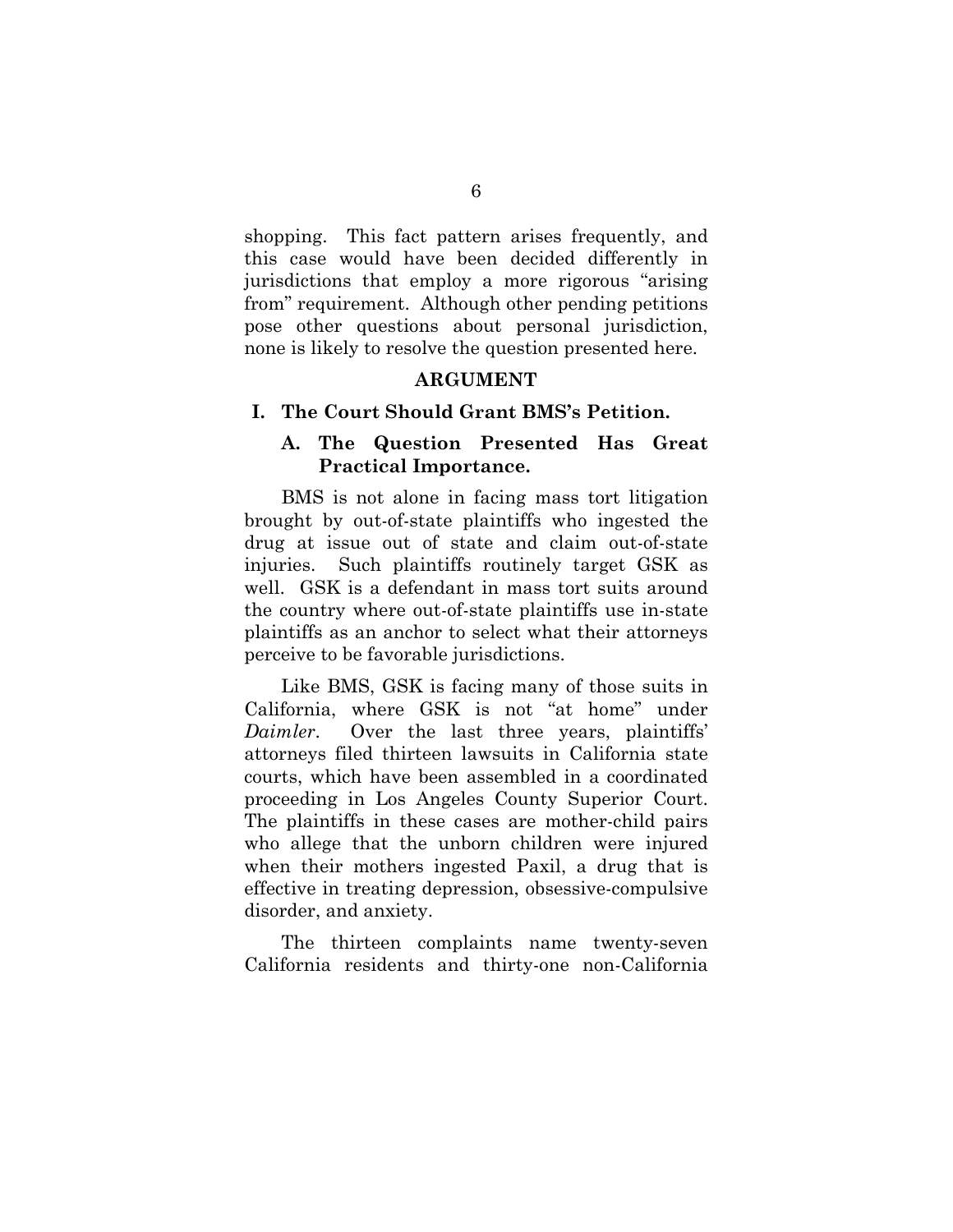residents as plaintiffs. The non-California plaintiffs live in states all over the country, including Illinois, Pennsylvania, Kentucky, New Hampshire, Oklahoma, Michigan, Missouri, Arizona, Wisconsin, Wyoming, Louisiana, Texas, and Mississippi. They do not allege that their physicians prescribed Paxil in California, that the plaintiffs ingested Paxil in California, or any other facts linking their claims to California. Like the *BMS* plaintiffs, the complaints tether personal jurisdiction solely to the fact that GSK marketed and sold Paxil in California as a  $general matter — in-state sales that potentially give$ rise to claims by *other* plaintiffs, but not the claims of the out-of-state plaintiffs. The trial court has already invoked the California Supreme Court's decision and denied GSK's motion to quash for lack of personal jurisdiction. *See* Order Denying Defendant GlaxoSmithKline, LLC's Motion to Quash for Lack of Personal Jurisdiction of Non-California Plaintiffs, *Paxil II Product Liability Cases*, JCCP 4786 (Nov. 4, 2016). If left uncorrected, the decision below approving this tactic will further encourage plaintiffs' lawyers to concentrate nationwide mass actions in California.

Similar suits involving Paxil are also proceeding in Missouri and Illinois, both favored jurisdictions for plaintiffs' lawyers. In Missouri, ninety-six plaintiffs from over thirty different states joined with three from Missouri to sue GSK in St. Louis. *See Fitts et al. v. GSK*, Cause No. 1622-CC00539 (Mo. Cir. Ct.). In a previous matter in St. Louis, sixty-one non-Missouri plaintiffs combined their claims with those of four Missouri residents. *See Orrick v. GSK*, Cause No. 1322-CC00079-01 (Mo. Cir. Ct.). The court in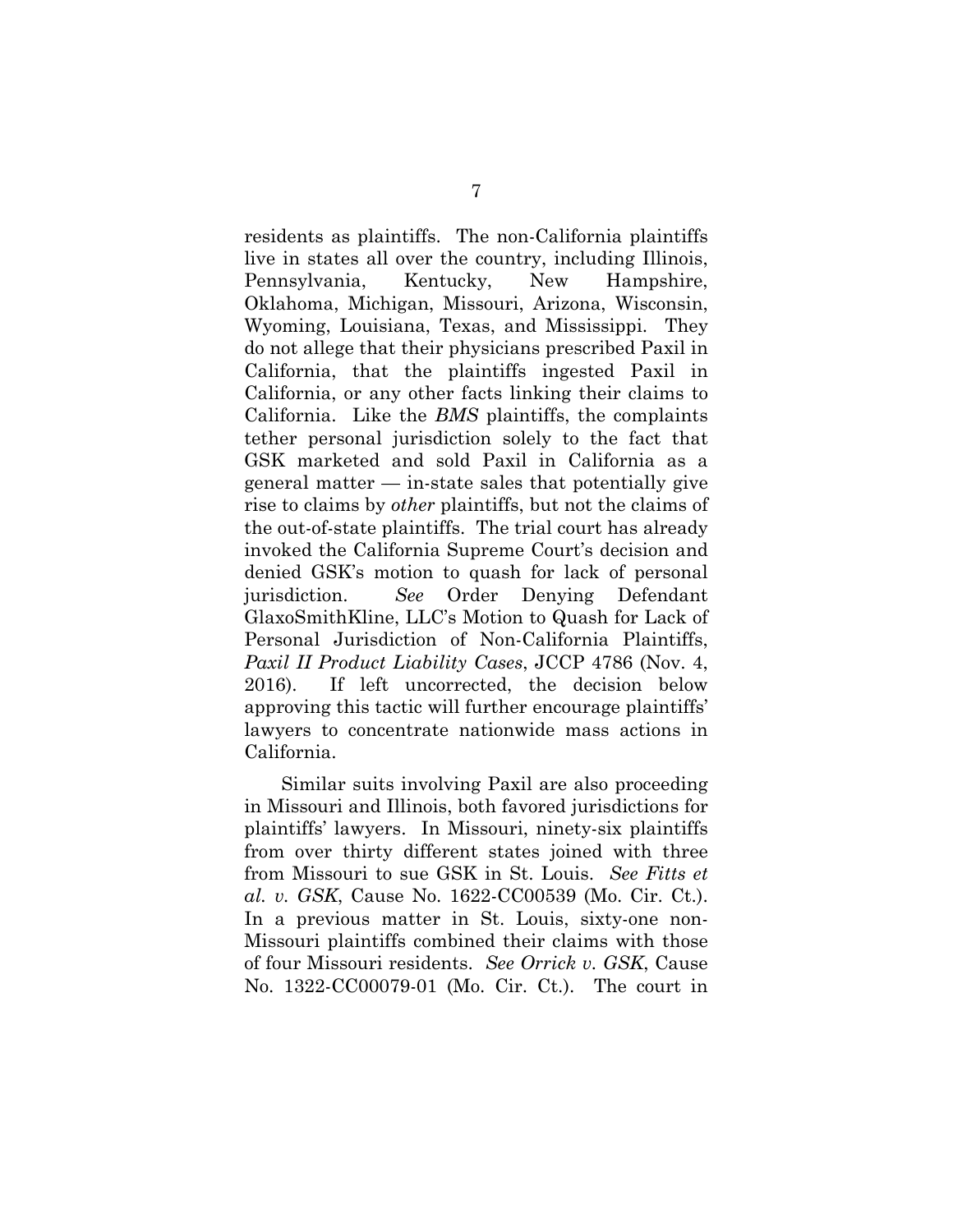*Fitts* upheld personal jurisdiction as to the out-ofstate plaintiffs' claims on the rationale that the *plaintiffs* had "consented to personal jurisdiction" and GSK's agent had been served in Missouri – skipping entirely over the question whether the nexus required by due process existed between the out-of-state plaintiffs' claims and GSK's Missouri contacts. *Fitts*, Order at 2-3 (Nov. 9, 2016).

Illinois is another example. There, six motherchild pairs from Florida, Colorado, Virginia, Michigan, and Wisconsin used one pair from Illinois as an anchor to sue GSK in the Circuit Court of Cook County. *See Meyers et al. v. GlaxoSmithKline, LLC*, 2016 IL App (1st) 151909, *pet. for leave to appeal filed* Sep. 30, 2016. In a twist on the theory endorsed by the court below, the out-of-state plaintiffs alleged that their claims arose out of GSK's clinical trial program for Paxil. That program had only the slightest of connections to Illinois: ninety-five percent of the over 300 trials did not have even a single study site or investigator in Illinois, and even the few trials that had a site in Illinois had the vast majority of their sites elsewhere. Although the plaintiffs did not allege that their claims had anything to do with the minuscule portion of the clinical trial program that occurred in Illinois, the trial court and the Illinois Appellate Court thought it was enough that the data from the handful of Illinois study sites — in the handful of trials that had even one Illinois site — was "aggregated" with the data GSK collected nationally and internationally. 2016 IL App (1st) 151909, at  $\parallel$  52. Under that inappropriately relaxed approach to the "arising from" requirement, GSK would be subject to specific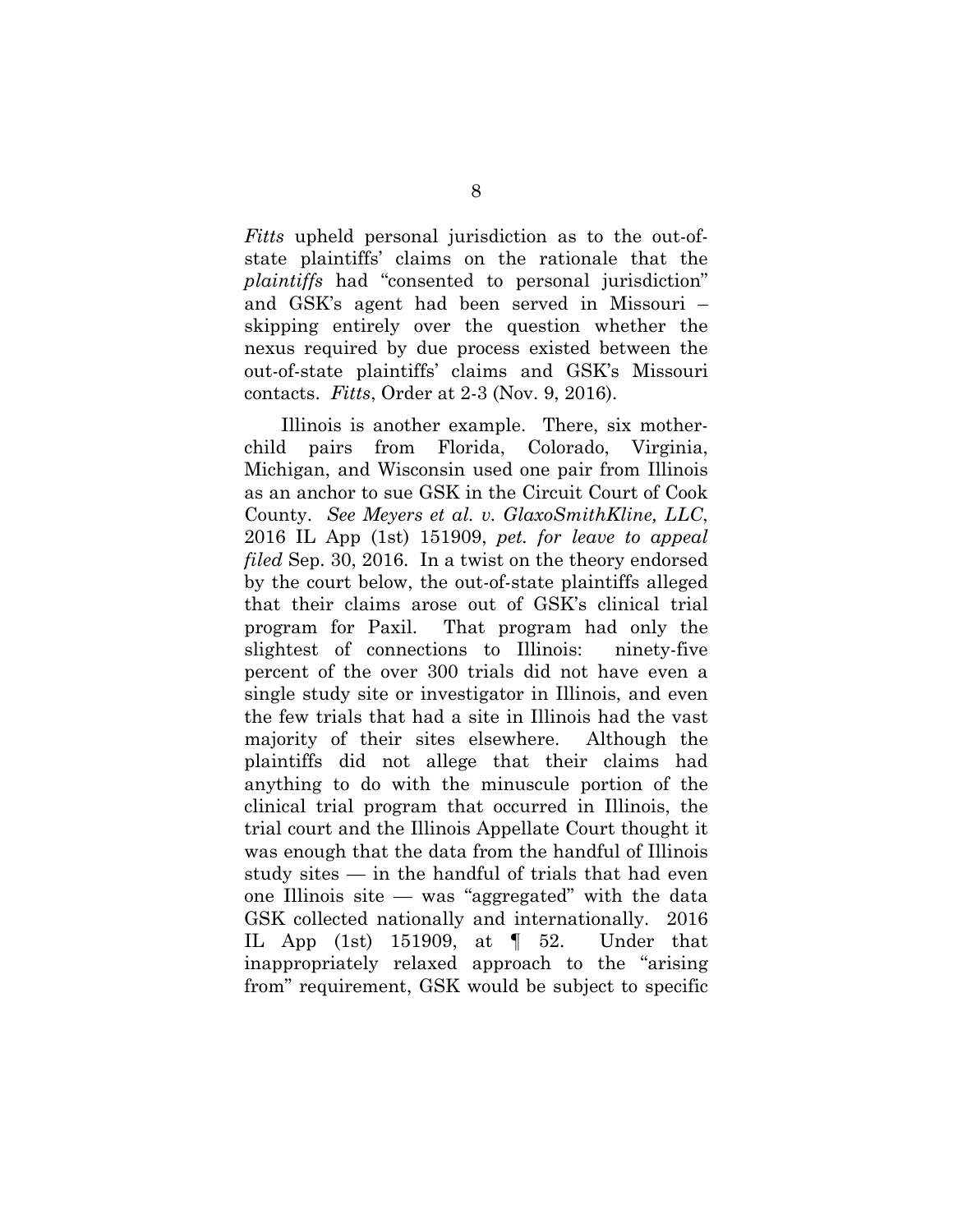jurisdiction essentially everywhere on essentially any claim.

Plaintiffs pick what their lawyers refer to as these "favorable jurisdictions" for a reason. William Cash, *Is It Time to Rethink the MDL for Mass Tort Cases?* The Trial Lawyer Magazine (Sept. 2015). Plaintiffs' lawyers believe that they can obtain favorable discovery and evidentiary rulings in these courts. And they consider the jury pools to be optimal. "It is certainly fair to summarize all of this by saying that juries in California put a higher value on personal injury cases than the average American does." Ronald V. Miller, Jr., "Average Injury Verdicts in California," Accident Injury Lawyer Blog (Dec. 15, 2010), *available at* http://www.accidentinjurylawyer blog.com/2010/12/average\_injury\_verdicts\_in\_cal .html.

As another plaintiffs' lawyer explained, "What I call the 'magic jurisdiction' [is] where the judiciary is elected with verdict money. The trial lawyers have established relationships with the judges . . . and it's almost impossible to get a fair trial if you're a defendant in some of these places. . . . Any lawyer fresh out of law school can walk in there and win the case, so it doesn't matter what the evidence or law is." Richard "Dickie" Scruggs, Asbestos for Lunch, panel discussion at the Prudential Securities Financial Research and Regulatory Conference (May 9, 2002), in INDUSTRY COMMENTARY (Prudential Securities, Inc., New York), June 11, 2002, at 5.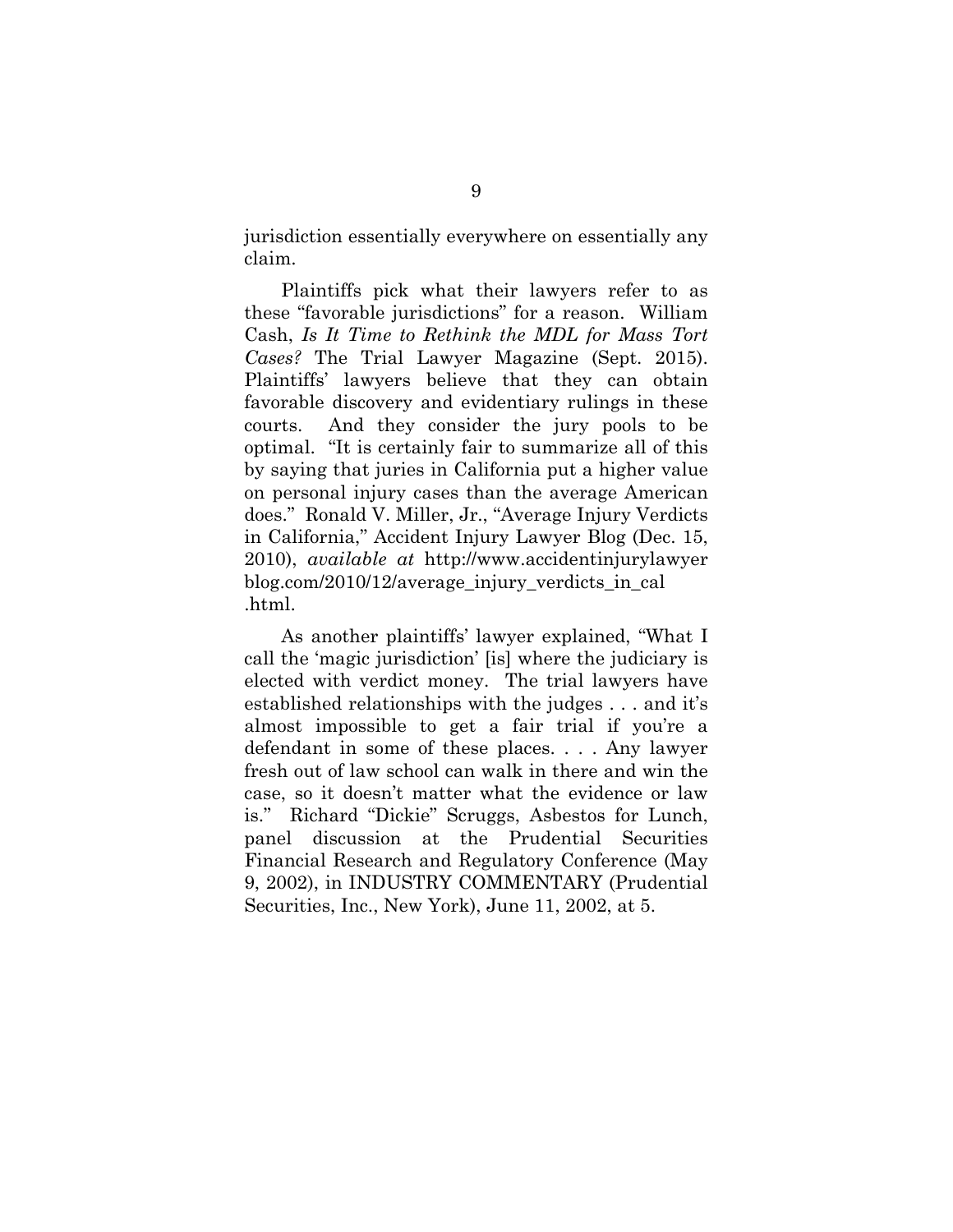## **B. The Decision Below Violates Due Process and is Contrary to Principles of Federalism.**

"The Due Process Clause of the Fourteenth Amendment limits the power of a state court to render a valid personal judgment against a nonresident defendant." *World-Wide Volkswagen Corp. v. Woodson*, 444 U.S. 286, 291 (1980). These constitutional limits "protect[] the defendant against the burdens of litigating in a distant or inconvenient forum." *Id.* at 292.

The decision below disregards these principles and imposes constitutionally problematic burdens on defendants. Most notably, it is difficult for defendants to obtain live trial testimony from out-ofstate witnesses, such as the plaintiff's doctors, family, friends, and co-workers. This problem is particularly acute when it comes to the prescribing physician, who is typically one of the most important witnesses. That doctor will testify about why she prescribed the drug, whether a different warning would have changed her treatment recommendation, and what the drug was intended to treat. Under the learned intermediary doctrine, moreover, manufacturer fulfills its duty to warn by advising the prescribing physician of the risks, meaning that the physician's testimony can be crucial. *See, e.g., Sterling Drug, Inc. v. Cornish*, 370 F.2d 82, 85 (8th Cir. 1966); *Hansen v. Baxter Healthcare Corp.*, 764 N.E.2d 35, 42 (Ill. 2002) (manufacturers of prescription drugs need not warn patients directly, but must "warn prescribing physicians . . . of the product's known dangerous propensities").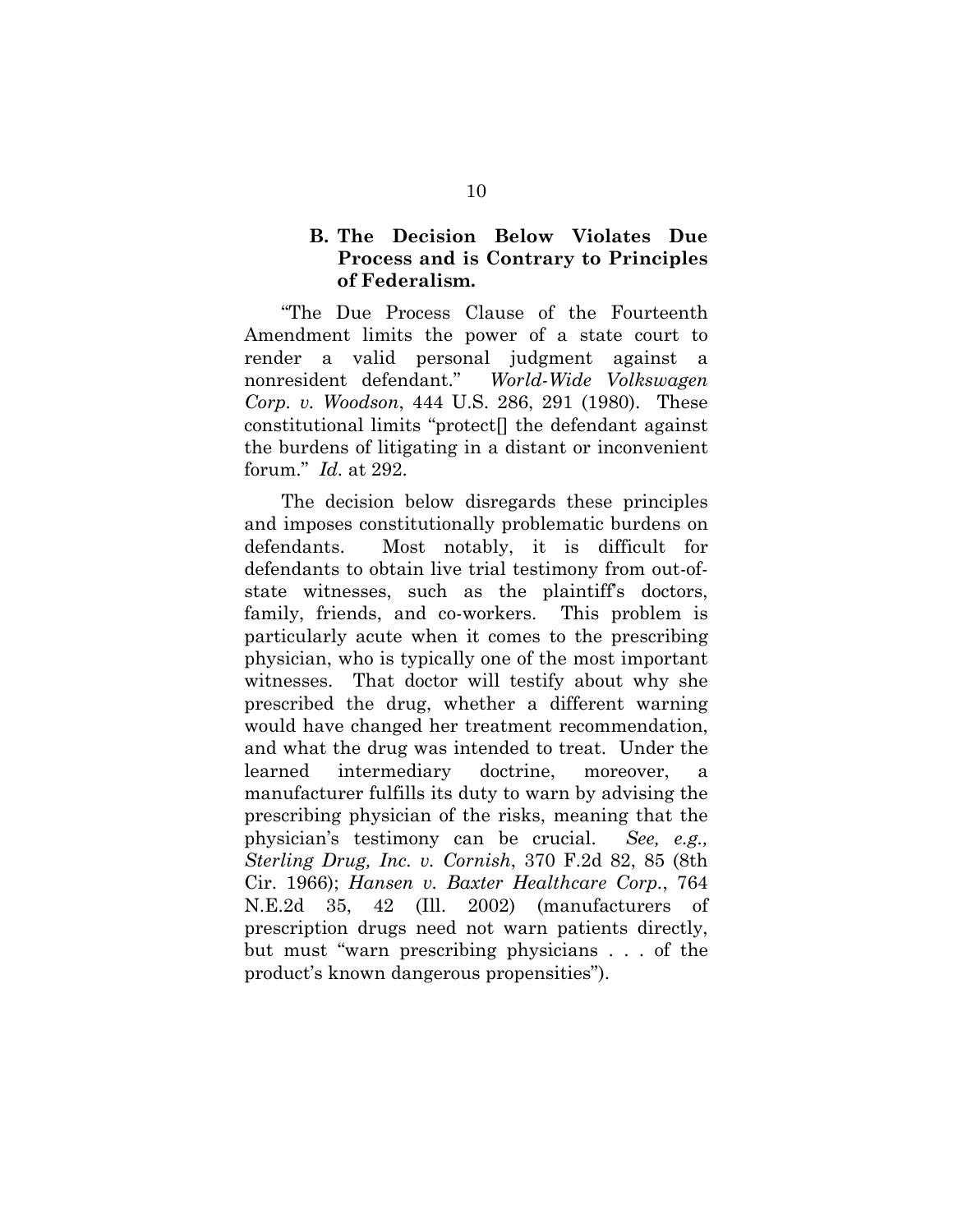But getting the doctor's testimony is a tricky endeavor. Doctors generally do not jump at the opportunity to testify, particularly in jurisdictions far from home. And they cannot be compelled to do so, because state courts do not have the power to compel out-of-state witnesses to attend trial. *See, e.g.*, *Gridley v. State Farm Mut. Ins. Co.*, 840 N.E.2d 269, 279 (Ill. 2005) ("Illinois courts do not have subpoena power in Louisiana, so . . . State Farm would not be able to compel the attendance of the Louisiana witnesses in Illinois.").

In practice, then, the defendant will depose the doctor in her home state. To do so, the defendant often must ask the court in the plaintiff's chosen forum to authorize the taking of the foreign deposition. *See, e.g.*, Commission to Take Deposition Outside California, http://www.courts.ca.gov/documents/disc030.pdf. Then, the defendant often hires a local lawyer in the physician's state and files a separate lawsuit in a local court in order to obtain the foreign jurisdiction's authorization to take the deposition.

At the deposition, the defendant faces a strategic dilemma. The defendant cannot compel the doctor to appear at trial, so the deposition video may be the only way to present the doctor's testimony to the jury. But the defendant's attorney has not spoken with the doctor, because most states do not allow *ex parte* discussions by defense counsel with a plaintiff's doctor. As a result, the defendant does not know what the doctor is going to say.

So the defendant has two unpalatable choices. It can combine a discovery and a cross-examination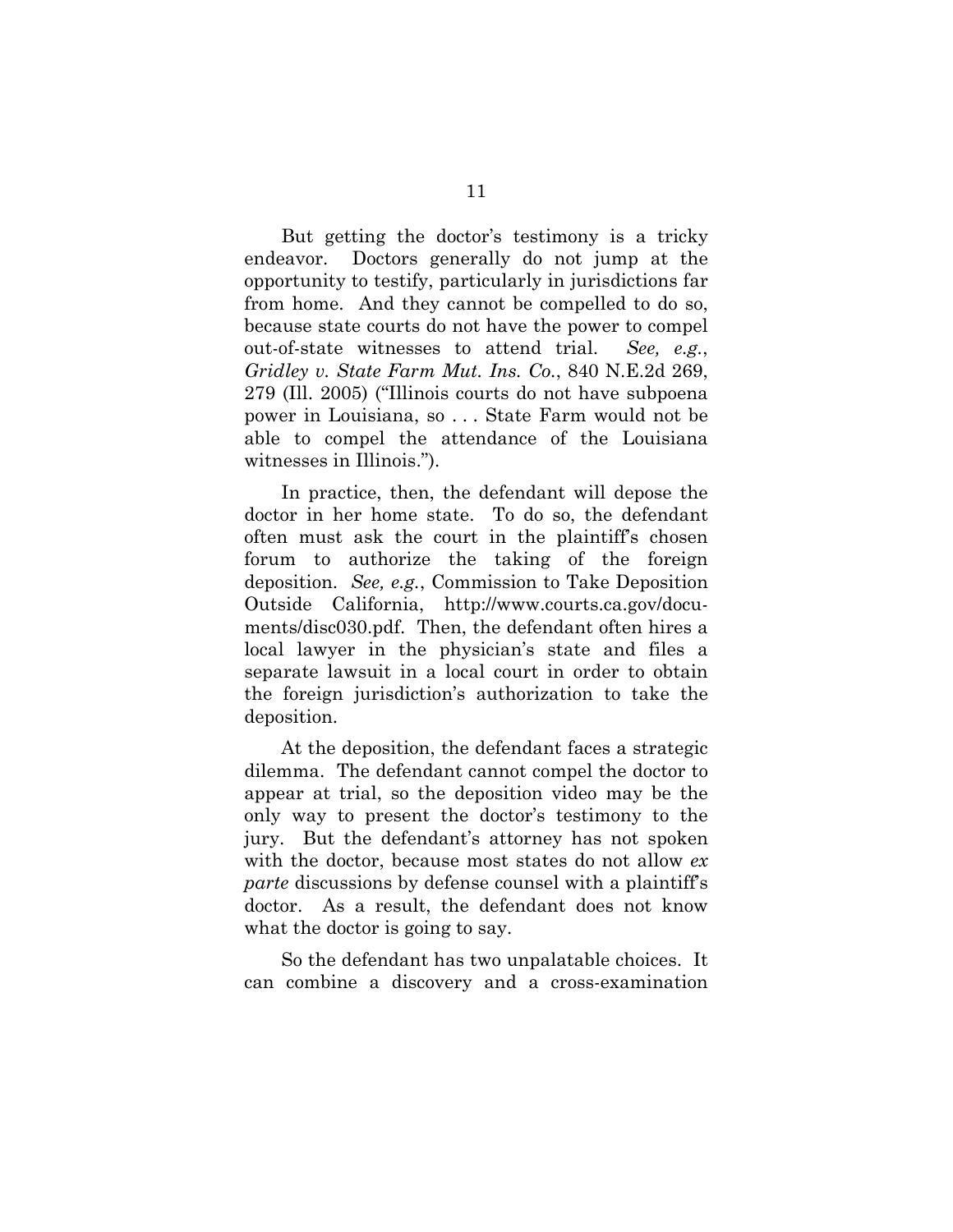deposition into one, requiring defense counsel to artfully begin with open-ended questions and to close them off with cross-examination questions developed on the spot. Then, the defendant can edit and splice together the deposition clips, inevitably resulting in a disjointed and awkward presentation. Or the defendant can try to depose the doctor twice, if the defendant can persuade the forum state's court and the local court to allow it (a difficult thing to do).

In either event, the jury is deprived of the benefit of live testimony. And the defendant is denied the opportunity to prepare and deliver an effective crossexamination — "[t]he age-old tool for ferreting out truth in the trial process." *Perry v. Leeke*, 488 U.S. 272, 283 (1989). Instead, the judge turns down the lights, the screen comes on, and the jurors begin nodding off. *See Gulf Oil Corp. v. Gilbert*, 330 U.S. 501, 511 (1947) ("[T]o fix the place of trial at a point where litigants cannot compel personal attendance and may be forced to try their cases on deposition, is to create a condition not satisfactory to the court, jury or most litigants."). In an effort to liven things up, two attorneys will sometimes role-play by reading the deposition transcript aloud. But that artificial solution does not solve the problem, because the jury still cannot view the witness's demeanor. Moreover, without witnesses actually present, the defendant cannot ask them questions tailored to what has occurred at trial.

An example from the *Orrick* case in Missouri (*see supra* at 8) illustrates this problem. As explained, that case involved a large number of out-of-state plaintiffs who used a handful of Missouri plaintiffs as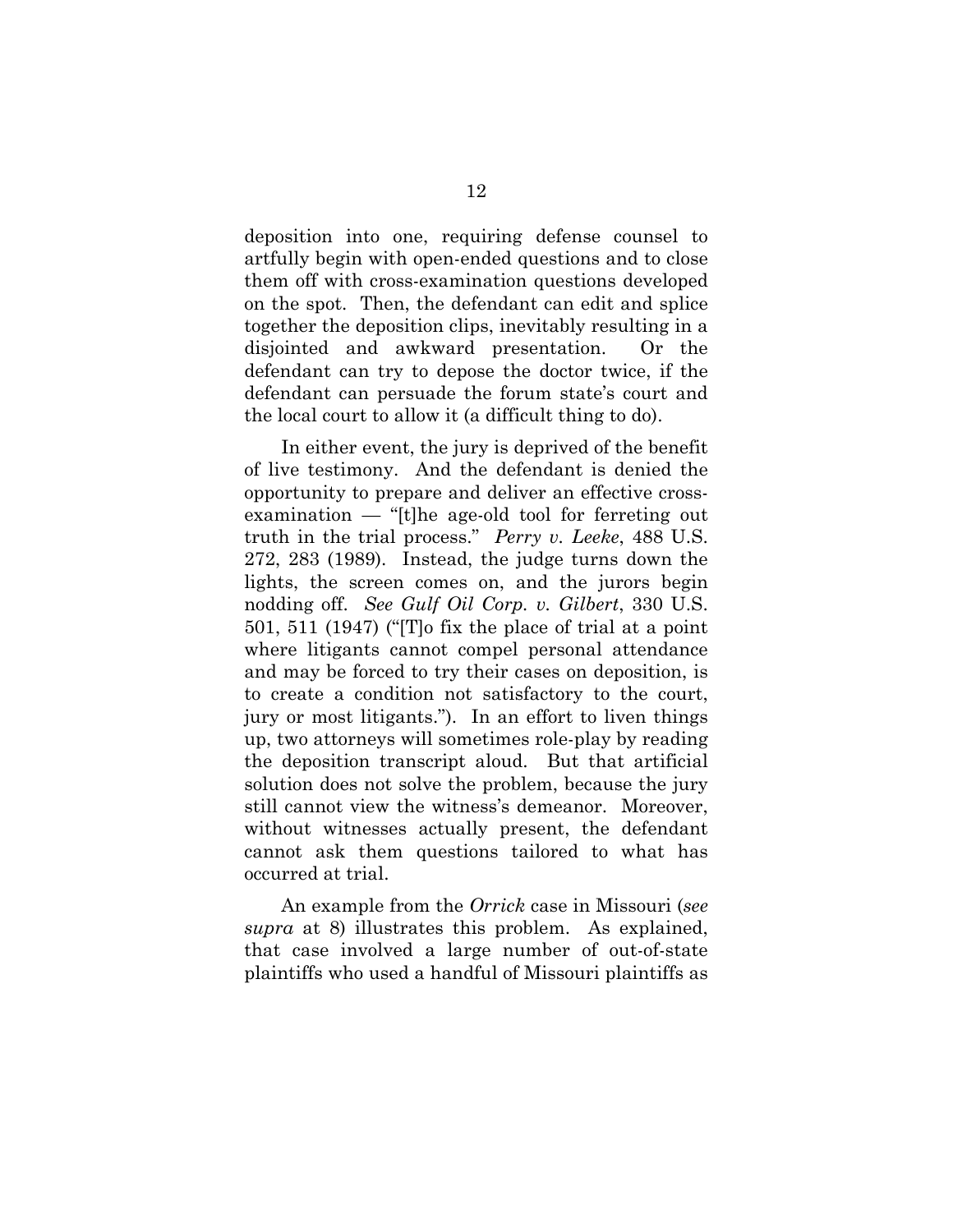an anchor. The first claim set for trial involved a plaintiff from West Virginia, and the plaintiff's mother's testimony about other drugs she had ingested, other risk factors, and warnings she had seen was highly relevant. Shortly before trial, however, plaintiff's counsel replaced the mother with the plaintiff's grandmother as the next friend of the plaintiff and decided not to bring the mother to trial. As a result, GSK would not have been able to compel critically important witnesses in the case — the mother and the out-of-state prescribing physicians to testify in front of the Missouri jury.

The decision below is also contrary to principles of federalism. Another purpose of personal jurisdiction is to protect state sovereignty. "The sovereignty of each State . . . implie[s] a limitation on the sovereignty of all of its sister States — a limitation express or implicit in both the original scheme of the Constitution and the Fourteenth Amendment." *World-Wide Volkswagen*, 444 U.S. at 293.For that reason, a state lacks the constitutional authority to decide claims that lack the requisite connection to the state. *Id*.

The California Supreme Court's view — that a defendant with nationwide operations may be forced to defend virtually any claim in virtually any state cannot be reconciled with these principles. The decision below usurps the authority of other states that have a stronger interest in adjudicating these claims. *See Daimler*, 134 S. Ct. at 762 n.20 ("Nothing in *International Shoe* and its progeny suggests that 'a particular quantum of local activity' should give a State authority over a 'far larger quantum of . . .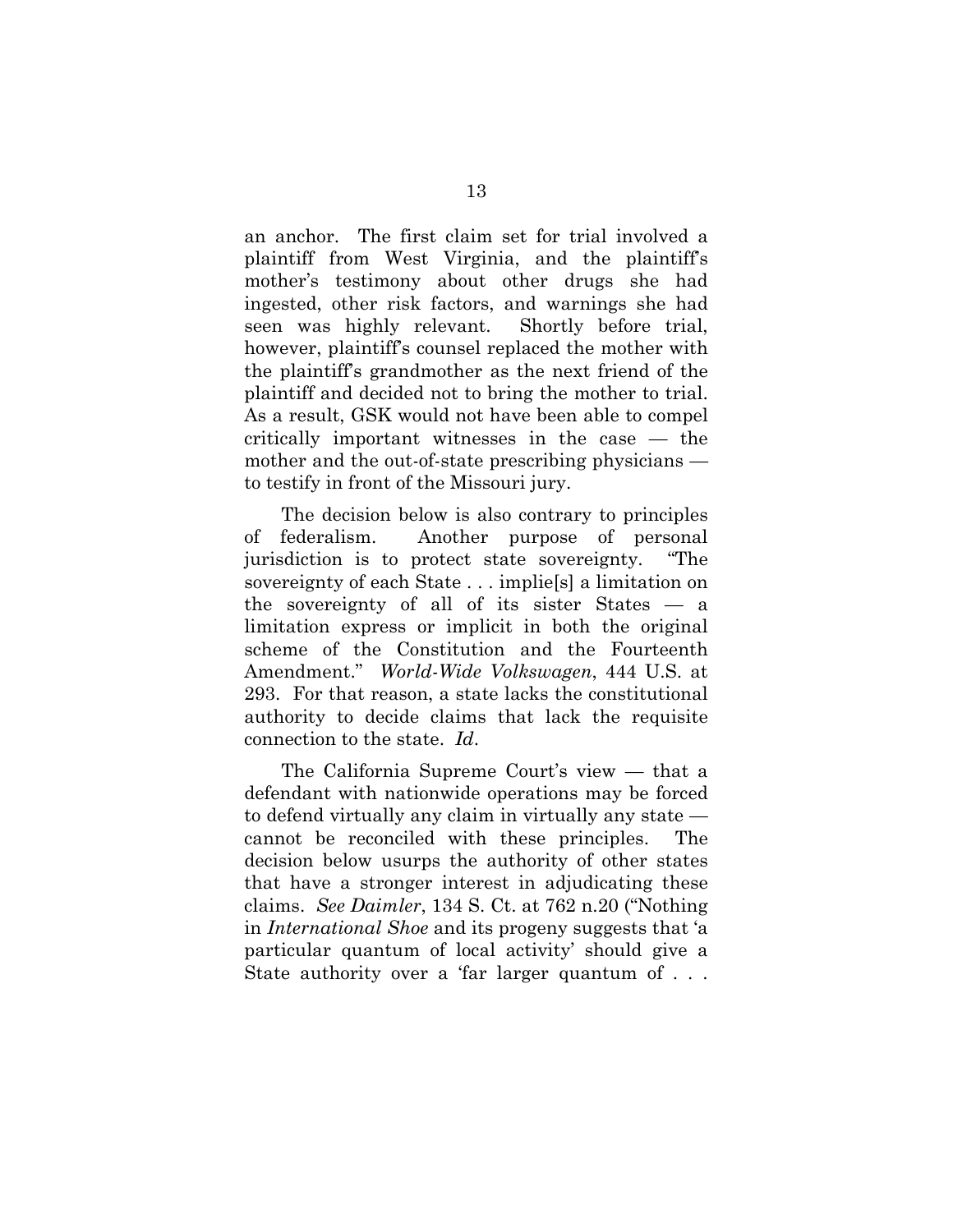activity' having no connection to any in-state activity.").

The decision below also imposes inappropriate burdens on the California courts and the California citizens who would be called upon to serve as jurors. The typical pharmaceutical product-liability trial lasts three weeks or more, and "[j]ury duty is a burden that ought not to be imposed upon the people of a community which has no relation to the litigation." *Gulf Oil*, 330 U.S. at 508-09. Those burdens are civic duties that must be borne when the defendant resides in the forum state or the claim arises from the defendant's forum-state contacts. But where the plaintiff, the defendant, the defendant's challenged conduct, and the claimed injury are all out of state, a state court does not have the constitutional authority to effectively designate itself the hub of a nationwide multi-district litigation.<sup>2</sup>

1

<sup>2</sup> The doctrine of forum non conveniens grounds is not an adequate substitute for the due process protections embodied in this Court's personal jurisdiction jurisprudence. Unlike the decision whether to dismiss for lack of personal jurisdiction, a forum non conveniens determination "is committed to the sound discretion of the trial court." *American Dredging Co. v. Miller*, 510 U.S. 443, 455 (1994); *see also, e.g.*, *Stangvik v. Shiley Inc.*, 54 Cal. 3d 744, 751 (1991) ("Forum non conveniens is an equitable doctrine invoking the discretionary power of a court to decline to exercise . . . jurisdiction . . . .").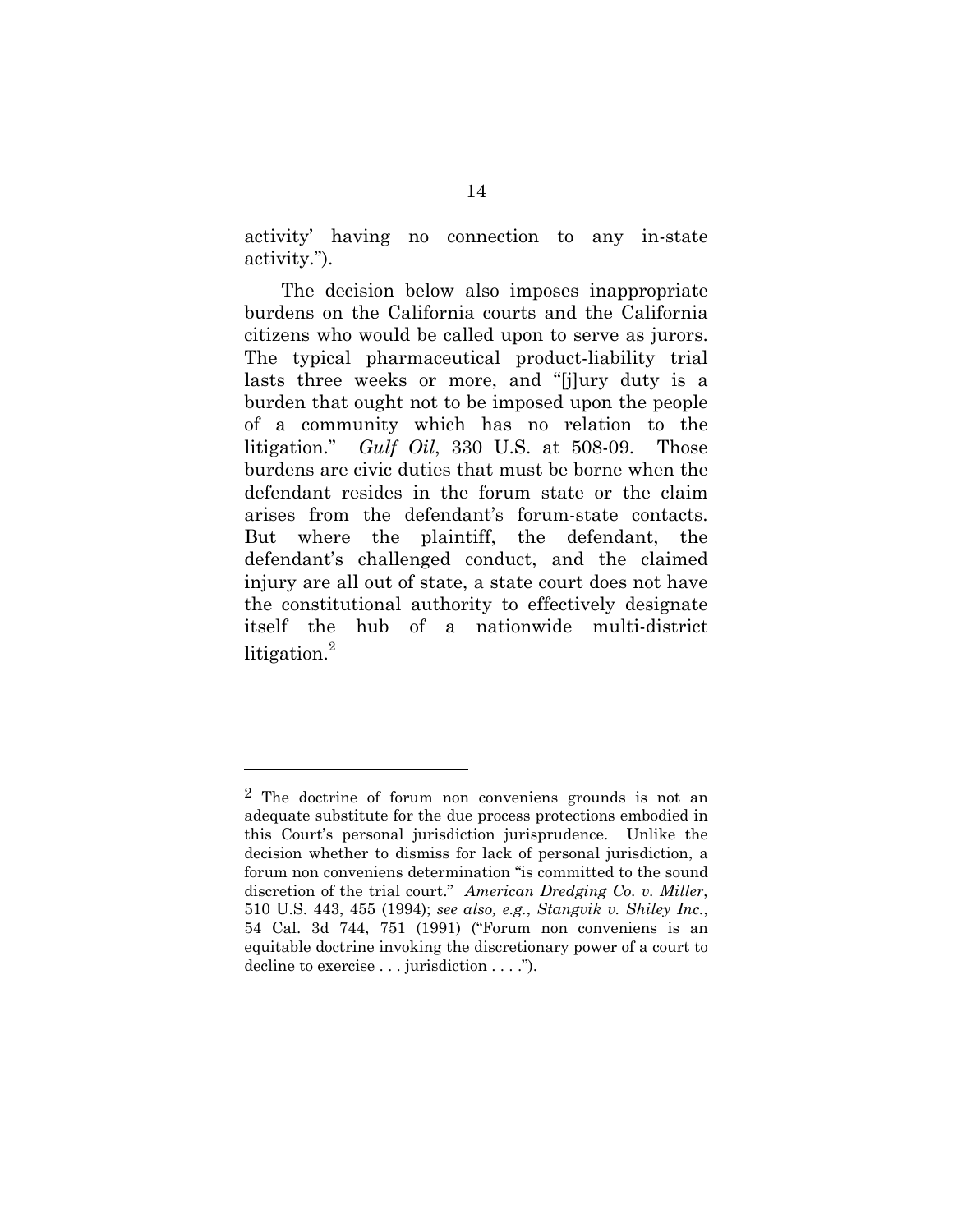## **C. The Decision Below Imposes Additional Burdens on Parties and Courts.**

Aside from the due process and federalism problems discussed above, the decision below creates difficult choice-of-law issues. When a plaintiff resides out of state and suffered her alleged injuries out of state, the forum court must wrestle with what state's law to apply. For example, if the plaintiff lives in Mississippi and her claim arose there, does the forum court apply Mississippi substantive product-liability law? In California, if there is a conflict between state laws, "the court analyzes the jurisdictions' respective interests to determine which jurisdiction's interests would be more severely impaired if that jurisdiction's law were not applied in the particular context presented by the case." *Kearney v. Salomon Smith Barney, Inc.*, 39 Cal. 4th 95, 100 (2006). In cases with plaintiffs who reside in dozens of different states, the difficulties multiply exponentially.

Divergent state laws can make a significant difference. For example, unlike in California, Mississippi's Product Liability Act expressly subsumes common-law claims, leaving plaintiffs with a statutory cause of action only. *See* Miss. Code. Ann. 11-1-63. In Pennsylvania, a plaintiff must prove punitive damages by a preponderance of the evidence; in Mississippi, clear and convincing evidence is required. *Compare Sprague v. Walter*, 656 A.2d 890, 923 (Pa. Super. 1995), *with Muirhead v. Cogan*, 158 So. 3d 1259, 1266 (Miss. Ct. App. 2015). In North Carolina, a plaintiff's contributory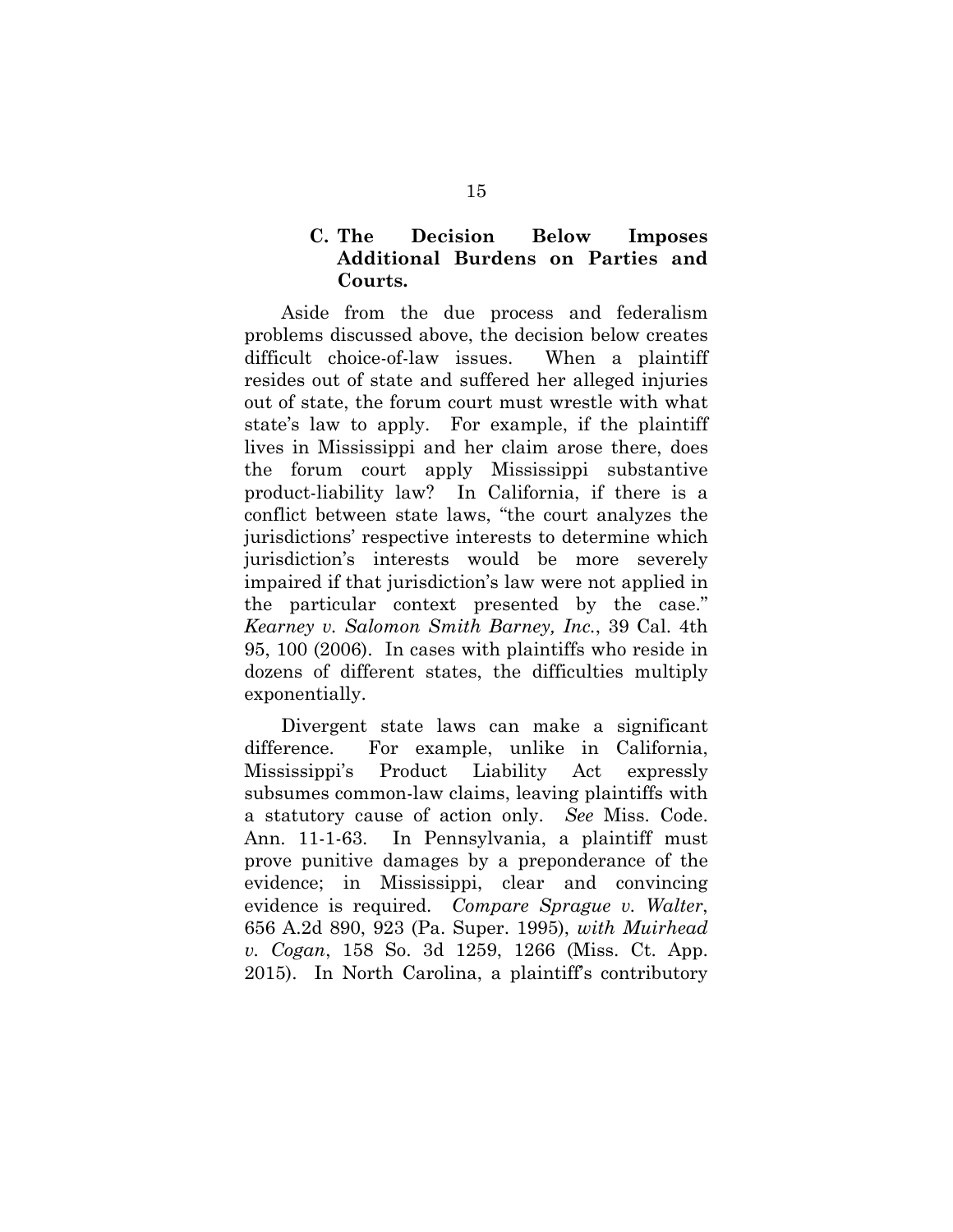negligence (of any degree) deprives the plaintiff of the right to recover. *McCauley v. Thomas ex rel. Progressive Universal Ins. Co.*, 774 S.E.2d 421, 426 (N.C. Ct. App. 2015). By contrast, in California, a negligent plaintiff may still recover. *Harb v. City of Bakersfield*, 233 Cal. App. 4th 606, 626 (2015), *review denied* (Apr. 29, 2015).

After deciding what law to apply, the parties and the court must develop jury instructions. This often happens in the charged and frantic atmosphere of trial, as attorneys must haggle over and turn a foreign jurisdiction's law into a format accessible to a jury. The foreign jurisdiction sometimes has no pattern jury instructions to rely on. And even when it does, the parties and the court often must splice together the foreign jurisdiction's substantive law with the forum state's procedural law. It is no surprise that reversible error often occurs. For these reasons, "[t]here is an appropriateness . . . in having the trial . . . in a forum that is at home with the state law that must govern the case, rather than having a court in some other forum untangle problems in conflict of laws, and in law foreign to itself." *Gulf Oil*, 330 U.S. at 509.

The choice-of-law problem also makes it necessary to try cases with plaintiffs from multiple states individually. Because these trials happen one by one, the few in-state plaintiffs' claims are sometimes never litigated — further confirming that the in-state plaintiffs serve only a forum-shopping purpose. In similar cases in Missouri involving Johnson & Johnson, the three cases tried to date involved plaintiffs from Alabama, South Dakota, and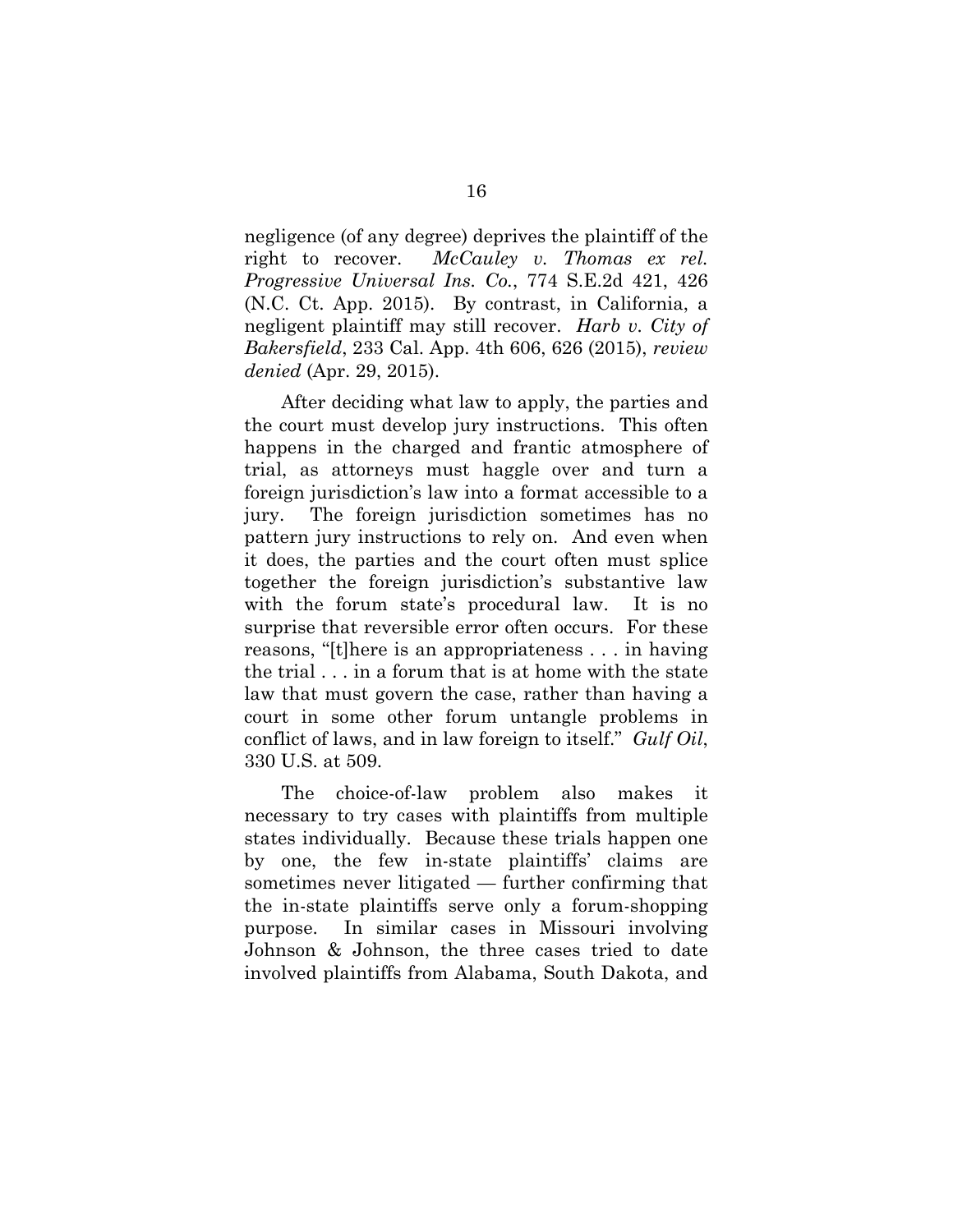California. *See Hogans et al. v. Johnson & Johnson et al.*, Cause No. 1422-CC09012-01 (Jan. 7, 2016). In the Missouri Paxil cases, the first case set for trial involved a plaintiff from West Virginia. When a state court hosts what amounts to a nationwide multidistrict litigation in which in-state plaintiffs barely participate, that is a sure sign that something is amiss.

**D. The Petition Presents the Court With an Opportunity To Resolve a Well-Developed Split Involving Federal Courts of Appeals and State High Courts.** 

As the petition explains, the decision below further entrenches a well-developed and acknowledged split on how to interpret the "arising from" requirement — or, more to the point, whether there *is* an "arising from" requirement — for specific jurisdiction. Pet. 9-20. Many courts hold that a defendant's forum-state contacts must be the "but for" or "proximate" cause of the plaintiff's injuries. *See, e.g.*, *Dudnikov v. Chalk & Vermilion Fine Arts*, 514 F.3d 1063, 1079 (10th Cir. 2008); *Menken v. Emm*, 503 F.3d 1050, 1058 (9th Cir. 2007); *Harlow v. Children's Hosp.*, 432 F.3d 50, 61 (1st Cir. 2005). The Supreme Court of Arizona also subscribes to this view. *See Williams v. Lakeview Co.*, 13 P.3d 280, 284-85 (Ariz. 2000).

A minority of courts, by contrast, reject a causation requirement altogether, reasoning that some "relationship" between the suit and the defendant's forum-state contacts is enough even if that "relationship" is not a causal one. *See, e.g.*,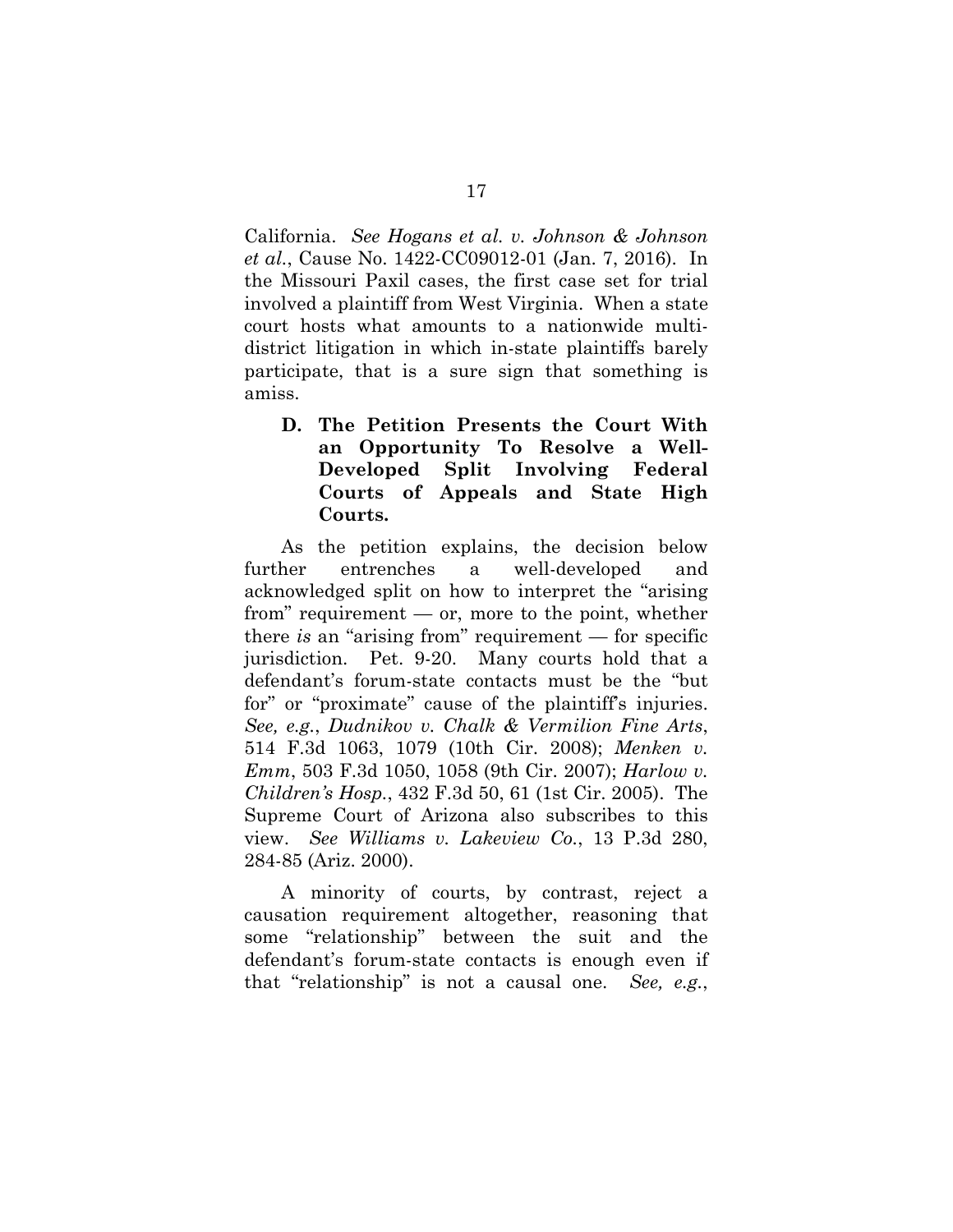*Avocent Huntsville Corp. v. Aten Int'l Co.*, 552 F.3d 1324, 1336-37 (Fed. Cir. 2008). In the decision below, the California Supreme Court decisively adopted the minority view, describing the test as whether "there is a substantial nexus or connection between the defendant's forum activities and the plaintiff's claim." Pet. App. 21a.

To be sure, other courts have not addressed the precise situation where out-of-state plaintiffs use a handful of in-state plaintiffs as an anchor to sue in their lawyers' preferred jurisdiction. But a split on these exact facts is unlikely ever to arise, given that plaintiffs' lawyers pick only favored jurisdictions whose courts have signaled that they welcome such filings. Plaintiffs' lawyers are not likely to bring this type of case in Arizona, for example, which requires a "causal nexus between the defendant's . . . activities and the plaintiff's claims." *Williams*, 13 P.3d at 284- 85. Instead, if the decision below is allowed to stand, plaintiffs' lawyers will continue to assemble nationwide mass tort actions in California.

## **II. The** *BMS* **Case Is An Ideal Vehicle For Resolving the Question Presented.**

#### **A. The Fact Pattern In** *BMS* **Is Typical.**

As explained, GSK faces mass tort suits in various jurisdictions that are materially indistinguishable from this one. If this Court were to reverse the decision below, the Court's decision would apply to all of GSK's pending cases. In addition, as explained in the PhRMA amicus brief, this case would resolve personal jurisdiction in many other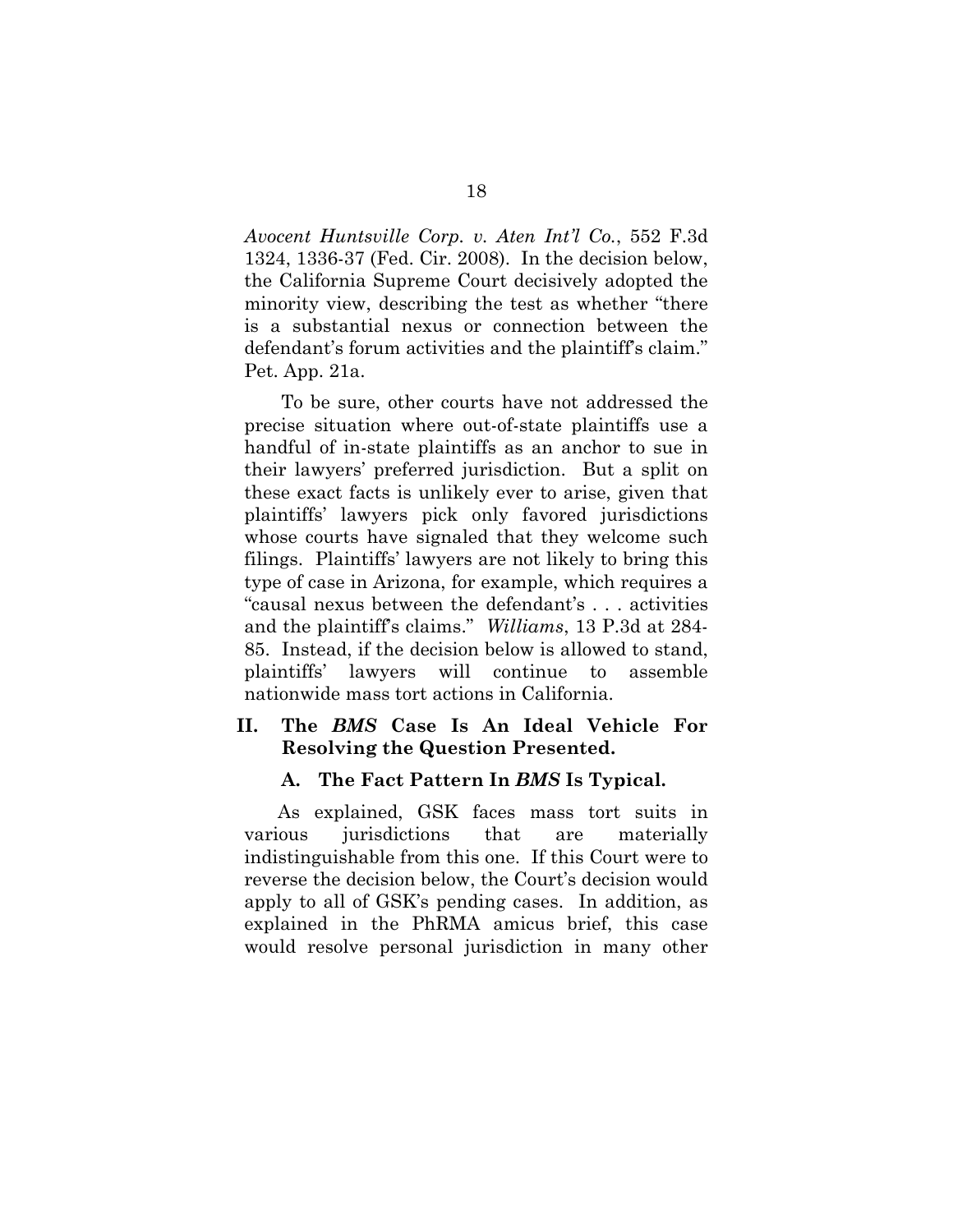similar suits against other pharmaceutical manufacturers.

The *BMS* case is also an excellent vehicle because it clearly would have been decided differently in jurisdictions that use a "but for" or "proximate" causation standard. The majority below held that Bristol-Myers' "nationwide marketing, promotion, and distribution of Plavix created a substantial nexus between [respondents'] claims and the company's contacts in California concerning Plavix." Pet. App. 28a. That kind of amorphous "nexus" would not be enough to satisfy the "but-for" or "proximate" causation standards, because the out-of-state plaintiffs in *BMS* would have suffered the same alleged injuries even if Bristol-Myers had never set foot in California.

If a physician prescribes a medication to a plaintiff in Florida and the plaintiff ingests the medication and suffers her alleged injuries in Florida, the defendant's marketing or distribution activities in *California* did not give rise to the plaintiff's injuries. The defendant's California activities may have given rise to other people's claims, in California, and those claims may resemble the Florida plaintiff's claims. But resemblance is not causation. In fact, the majority did not dispute that respondents' "claims would be exactly the same if [Bristol-Myers] had no contact whatsoever with California." Pet. App. 29a. Under the infinitely malleable "substantial nexus" standard, it was possible for the court below to conclude that the plaintiffs' claims are related to Bristol-Myers' activities in California, but not even an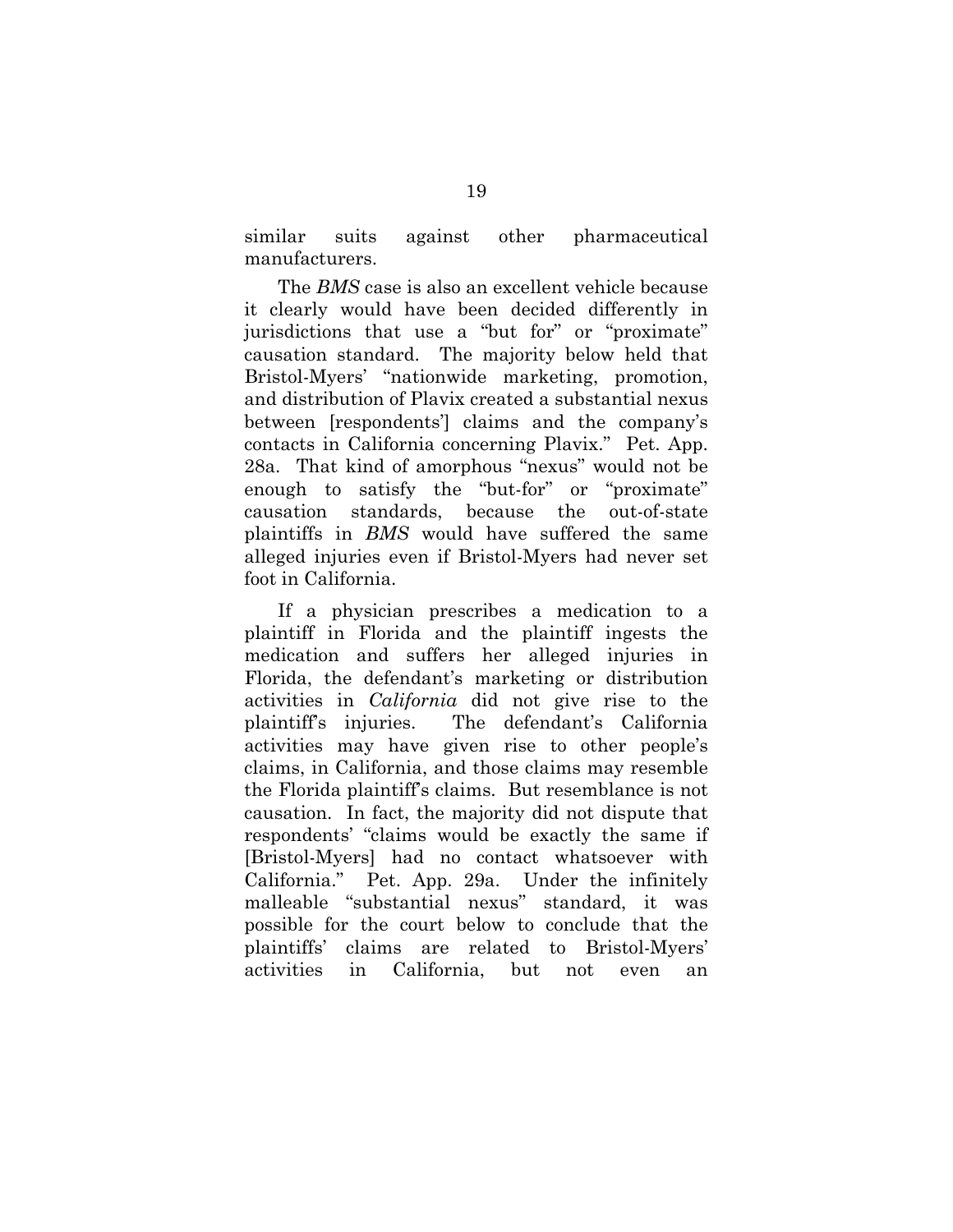adventuresome court could declare that Bristol-Myers' California contacts are a *cause* of the out-ofstate plaintiffs' claims.

## **B. Other Petitions Are Unlikely To Resolve the Question Presented.**

Other pending petitions pose other personal jurisdiction questions, but none would resolve the question presented here. Granting those petitions would not be a substitute for granting BMS's petition.

1. *TV Azteca et al. v. Gloria de los Angeles Trevino Ruiz*, No. 16-481, is an intentional tort case that is more about the reach of *Walden v. Fiore*, 134 S. Ct. 1115 (2014), than *Daimler*. In *Walden*, the plaintiffs alleged that the defendant, a police officer, improperly seized and refused to return gambling proceeds. *Walden*, 134 S. Ct. at 1119. Although the seizure occurred in Georgia, the plaintiffs sued in Nevada, arguing that the officer knew that "his allegedly tortious conduct in Georgia would delay the return of funds to plaintiffs with connections to Nevada" and thus cause injury in Nevada. *Id.* This Court held that the officer did not have minimum contacts with Nevada because the "relevant conduct occurred entirely in Georgia, and the mere fact that his conduct affected plaintiffs with connections to the forum State does not suffice to authorize jurisdiction." *Id.* at 1126.

*TV Azteca* appears to turn on the application of *Walden*'s minimum contacts and purposeful availment analysis, not *Daimler*'s general vs. specific jurisdiction framework. In *TV Azteca*, Texas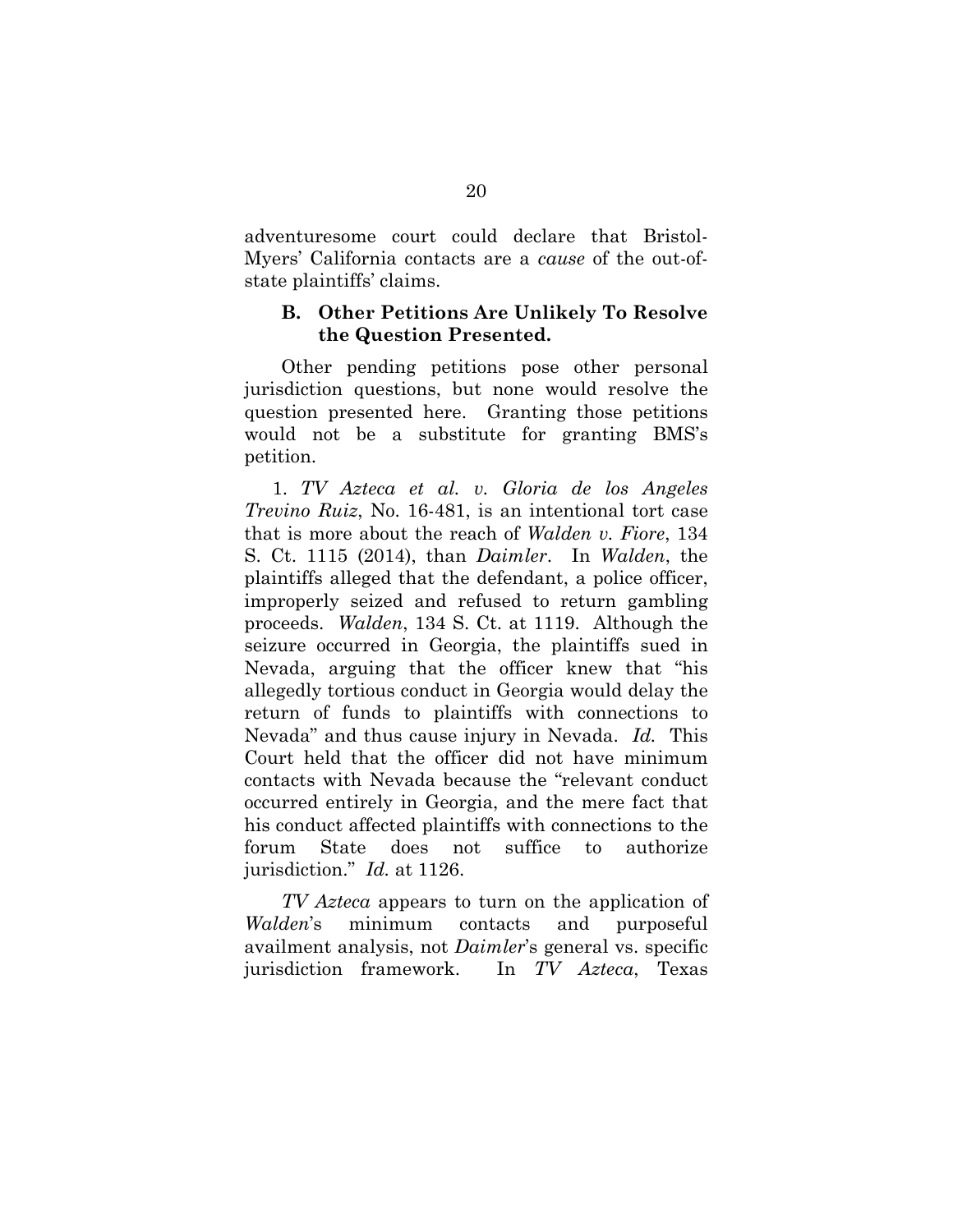residents alleged that Mexican citizens defamed them by "broadcast[ing] television programs on overthe-air signals that originate in Mexico but travel into parts of Texas." *TV Azteca* Pet. App. 1a.

After discussing *Walden*, the Texas Supreme Court approved the exercise of specific jurisdiction over the Mexican citizens. The court reasoned that the purposeful availment requirement was satisfied because the Mexican citizens "exploited the Texas market to capitalize on the broadcasts that traveled into Texas." *Id.* at 2a. Although the defendants did not intentionally direct the over-the-air signals to Texas, the defendants "took specific and substantial actions to take advantage of the fact that the signals reach into Texas and to financially benefit from that fact." *Id.* at 36a. The court also concluded that the plaintiffs' claims "arise from and relate to those broadcasts" because the plaintiffs resided in Texas and suffered injuries from viewing the broadcasts in Texas. *Id.* at 2a.

*TV Azteca* bears little resemblance to this case. Although the *TV Azteca* petition invokes the same circuit split at issue here, the difference is that the *TV Azteca* plaintiffs reside in Texas and suffered their injuries in Texas. In contrast, the *BMS*  plaintiffs reside outside California and suffered their alleged injuries outside California. The central question in *TV Azteca* is whether the defendants' broadcasting of television programs in Mexico, with knowledge that they would also be viewed in Texas, satisfied the purposeful availment requirement for specific jurisdiction. The question is not whether the plaintiffs' claims arise out of the defendants' forum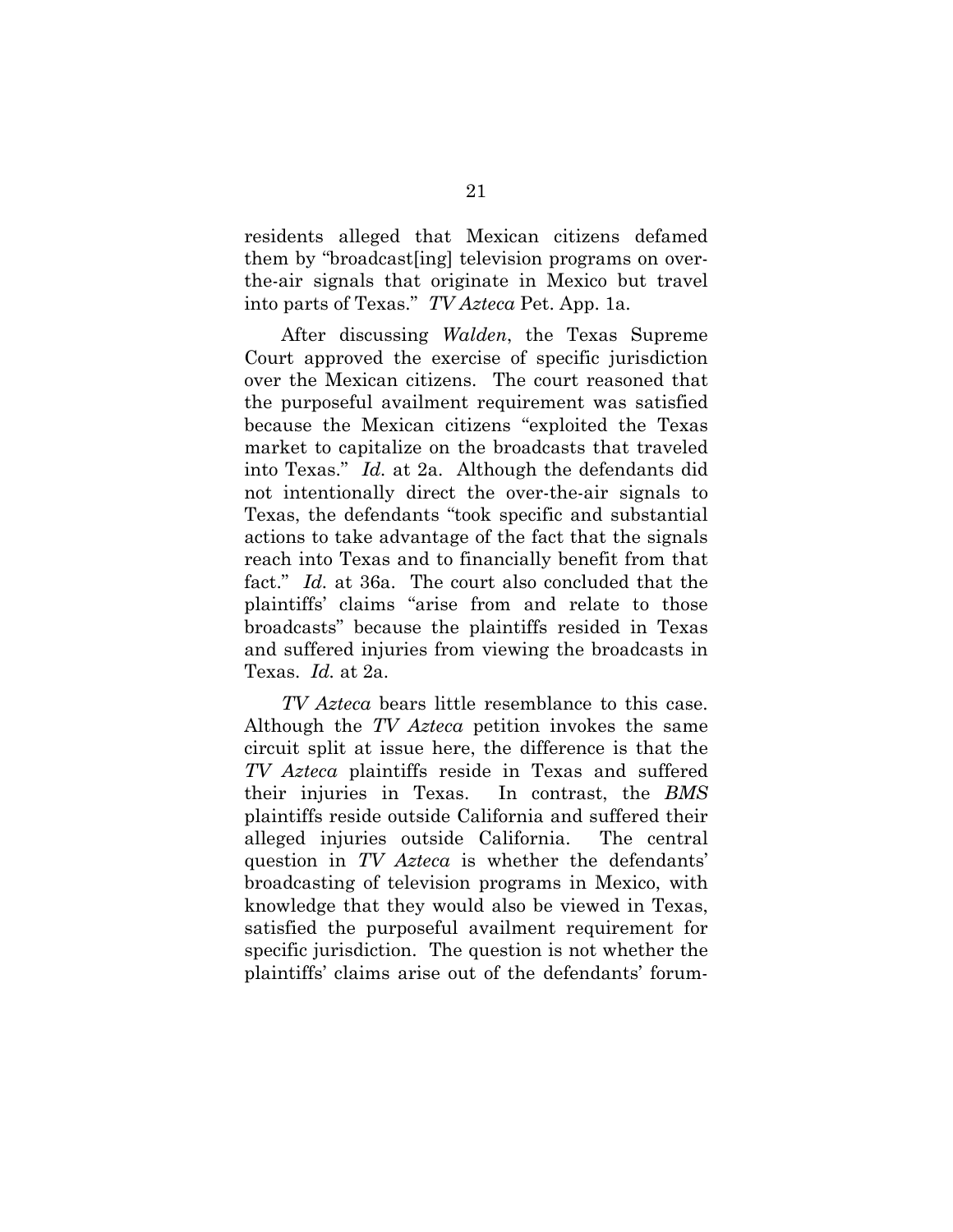state contacts — they do, as the broadcast reached into Texas and allegedly injured Texas residents in Texas — but rather whether the defendants' forumstate contacts are too slim to support jurisdiction *even though* the claims arise out of those contacts. If this Court were to resolve that question, it would have little or no effect on the decision below.

2. In *BNSF Railway Company v. Tyrrell*, No. 16- 405, the question presented involves general rather than specific jurisdiction. Although BNSF is not incorporated in Montana and does not maintain its principal place of business there, the Montana Supreme Court held that the Federal Employers' Liability Act authorizes state courts to exercise general jurisdiction. The court relied on a provision of the FELA, rather than general principles of personal jurisdiction. *See* 45 U.S.C. § 56 ("Under this chapter an action may be brought in a district court of the United States . . . in which the defendant shall be doing business at the time of commencing such action. The jurisdiction of the courts of the United States under this chapter shall be concurrent with that of the courts of the several States."). The question in that case is thus whether the FELA allows state courts to exercise general jurisdiction even when the defendant is not "at home" in the forum state under *Daimler*. Whatever the answer to that question of *general* jurisdiction in FELA cases, it does not address whether a company is subject to *specific* jurisdiction over the claims of out-of-state plaintiffs who claim out-of-state injuries.

3. *Mylan Pharmaceuticals v. Acorda Therapeutics, Inc.*, No. 16-360, is about whether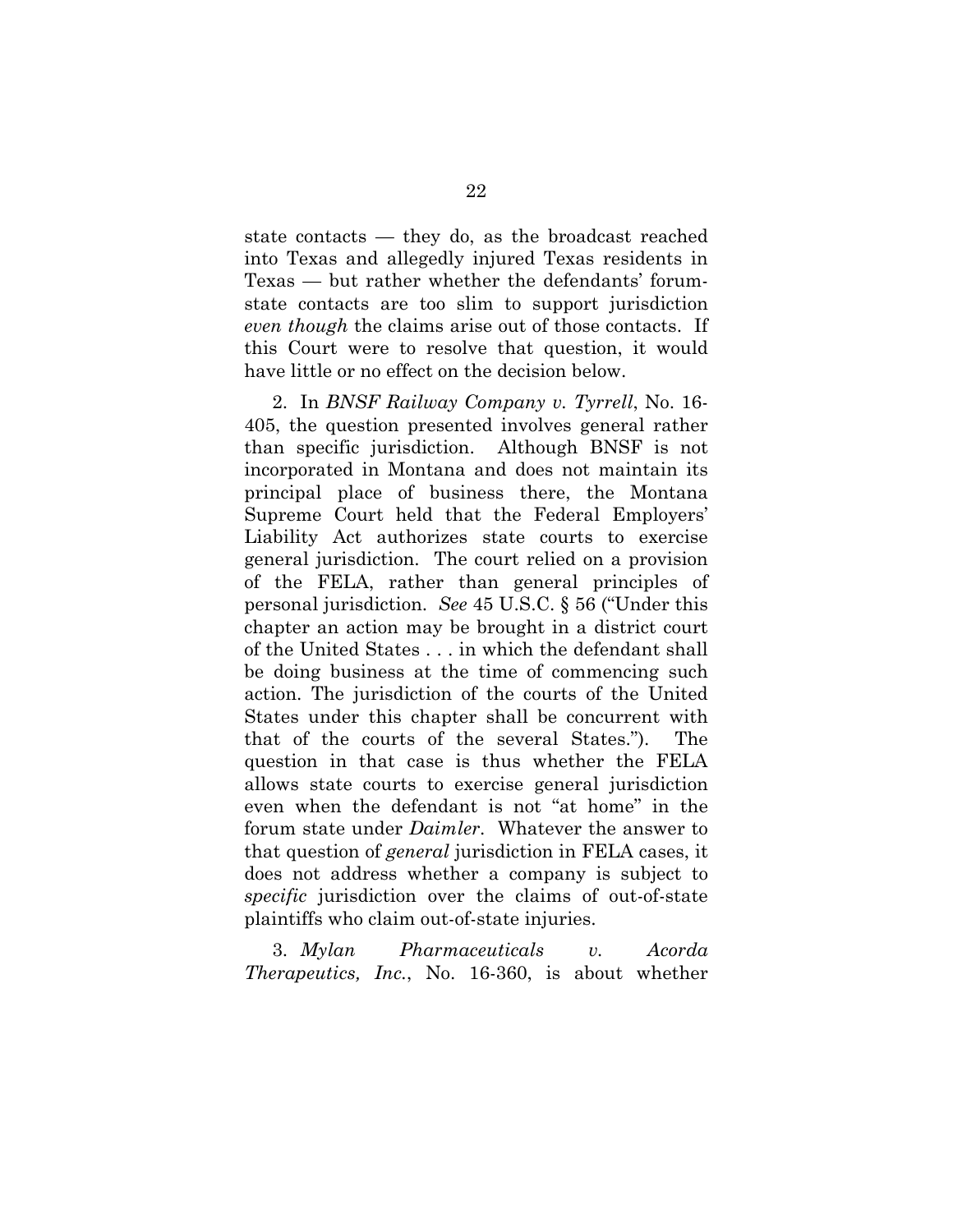anticipated *future* conduct can support specific jurisdiction. The question presented is "[w]hether the mere filing of an abbreviated new drug application by a generic pharmaceutical manufacturer is sufficient to subject the manufacturer to specific personal jurisdiction in any state where it might someday market the drug." *Mylan Pharmaceuticals* Pet. i.

The Federal Circuit determined that the filing of such an application subjects a defendant to specific jurisdiction when the filing "reliably indicate[s] plans to engage in" marketing in the forum state. *Mylan Pharmaceuticals* Pet. 1. The issue in *Mylan Pharmaceuticals* thus turns on whether predictions about the future can be enough to support specific jurisdiction, or whether courts must rely only on the defendant's "actual suit-related conduct at the time of the suit." *Id.* at 2. Because *BMS* does not involve anticipated future conduct, a grant of certiorari in *Mylan Pharmaceuticals* will not resolve the question here.

GSK takes no position on whether the Court should grant *TV Azteca*, *BNSF Railway Company*, or *Mylan Pharmaceuticals*. But the Court should not grant them in place of *BMS*.